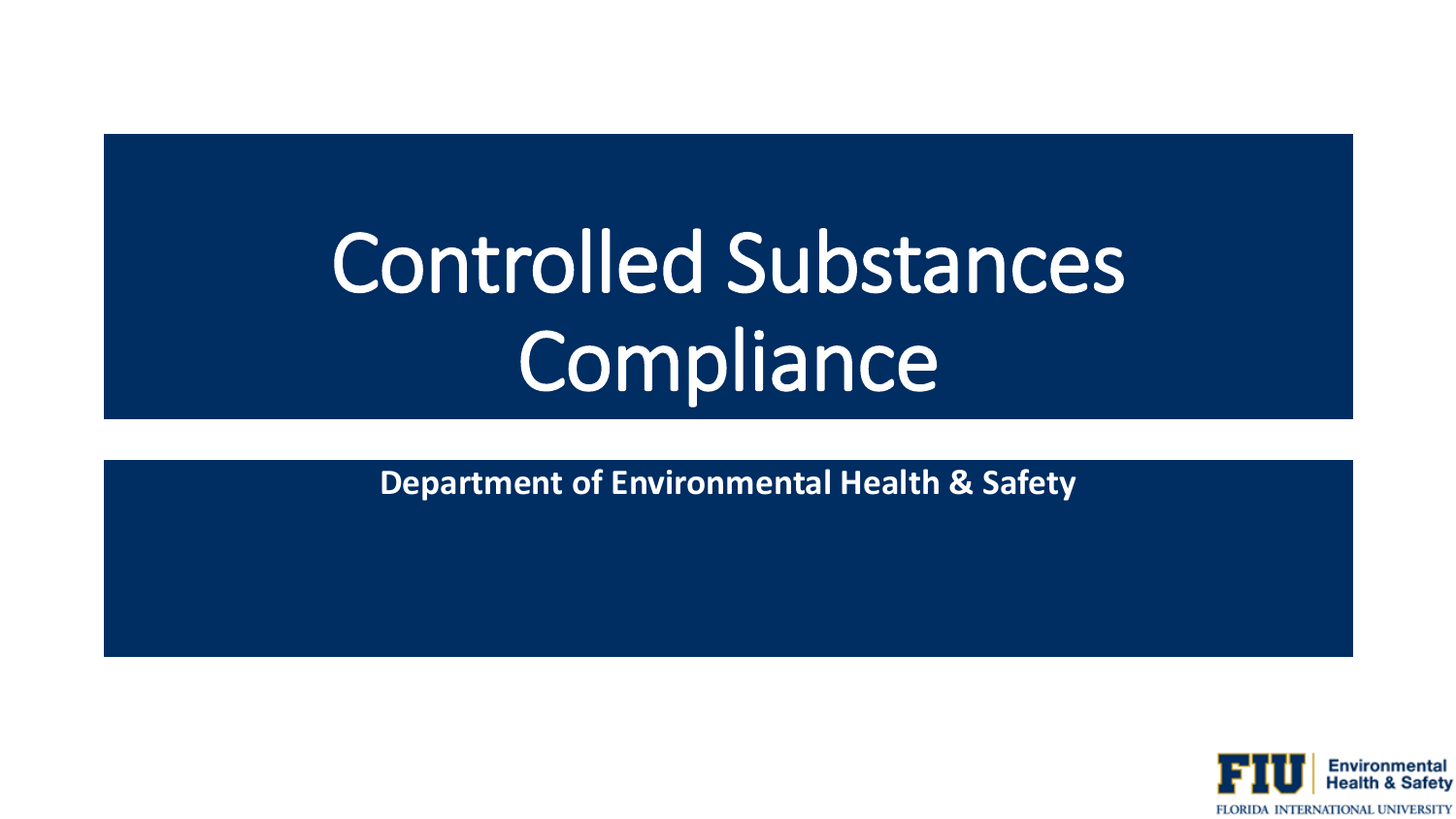# Acknowledgments

- The information presented in this training is a collaborative effort of University of Central Florida's (UCF) and Florida International University's (FIU) EH&S Controlled Substances Compliance Officers.
- Dr. Surendra Dua (Retired), FIU
- Thaismary Morales, UCF

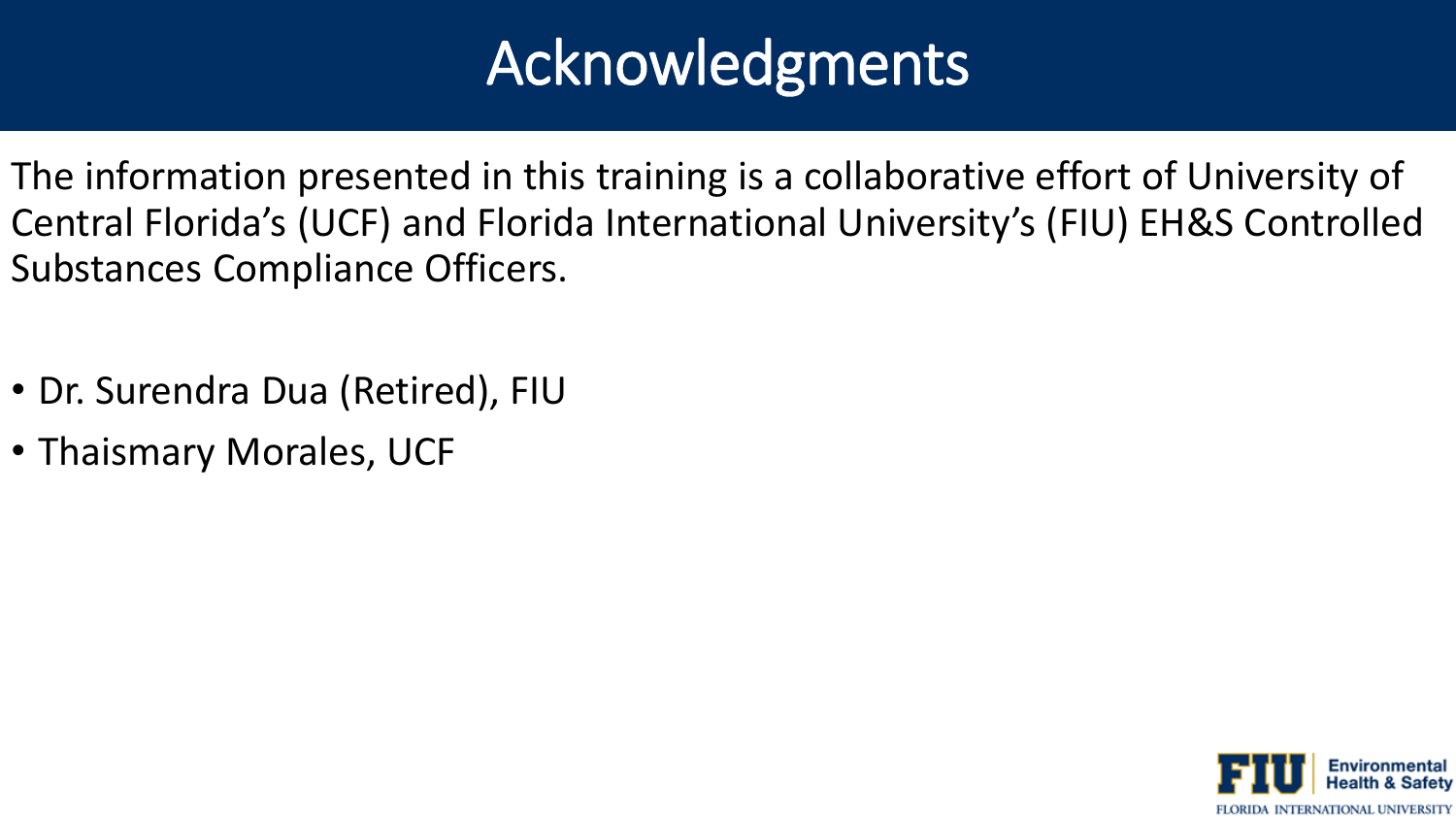### **Objectives**

- $\checkmark$  What is a controlled substance (CS)?
- ✓How to stay in compliance with the FIU Controlled Substances Compliance Program

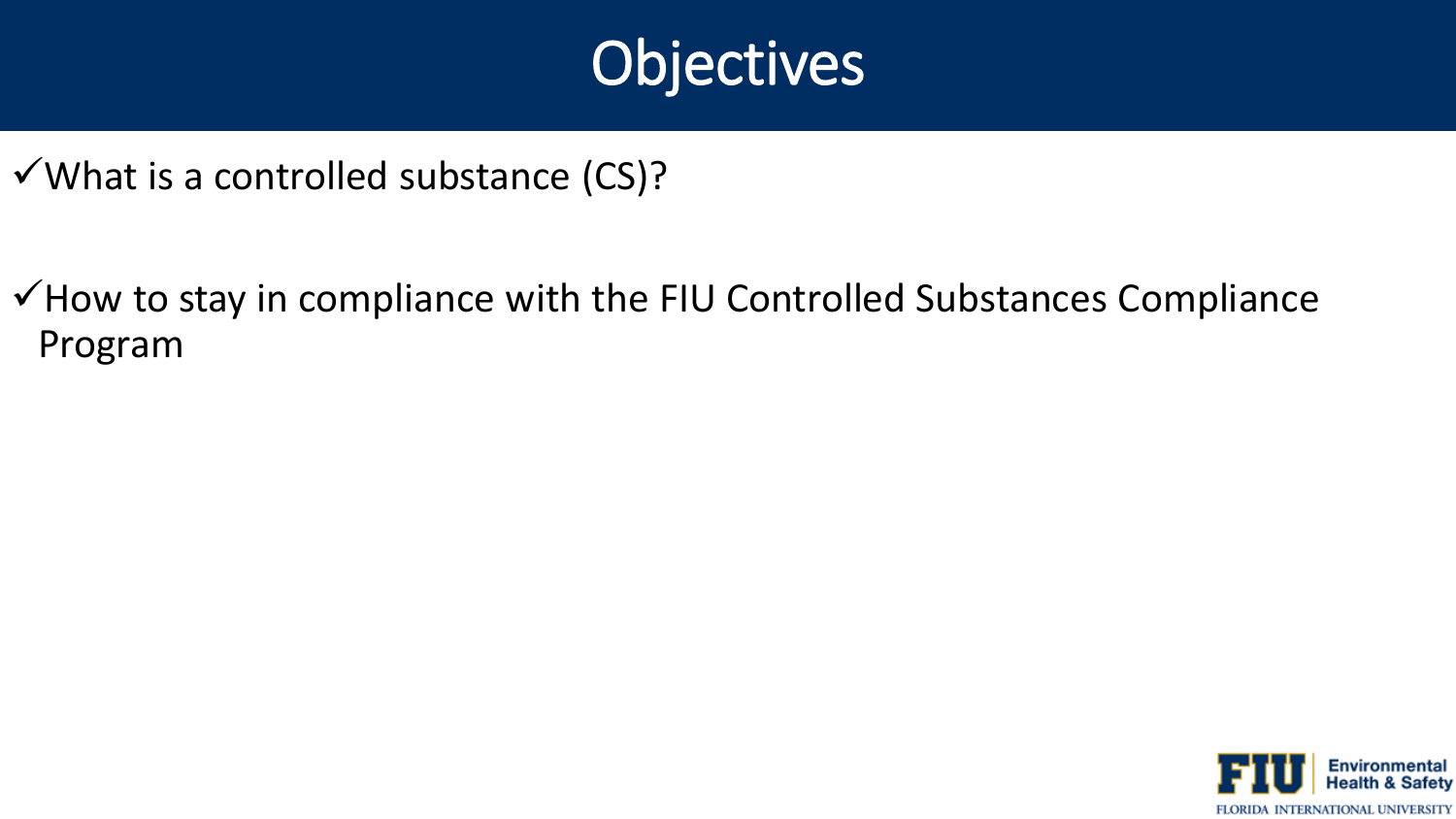### Course Outline

- CS use research, teaching, analytical, clinical, exemptions
- Registration process and approval
- Acquisition
- Responsibilities
- Security and storage
- Inventory
- Disposal
- Recordkeeping

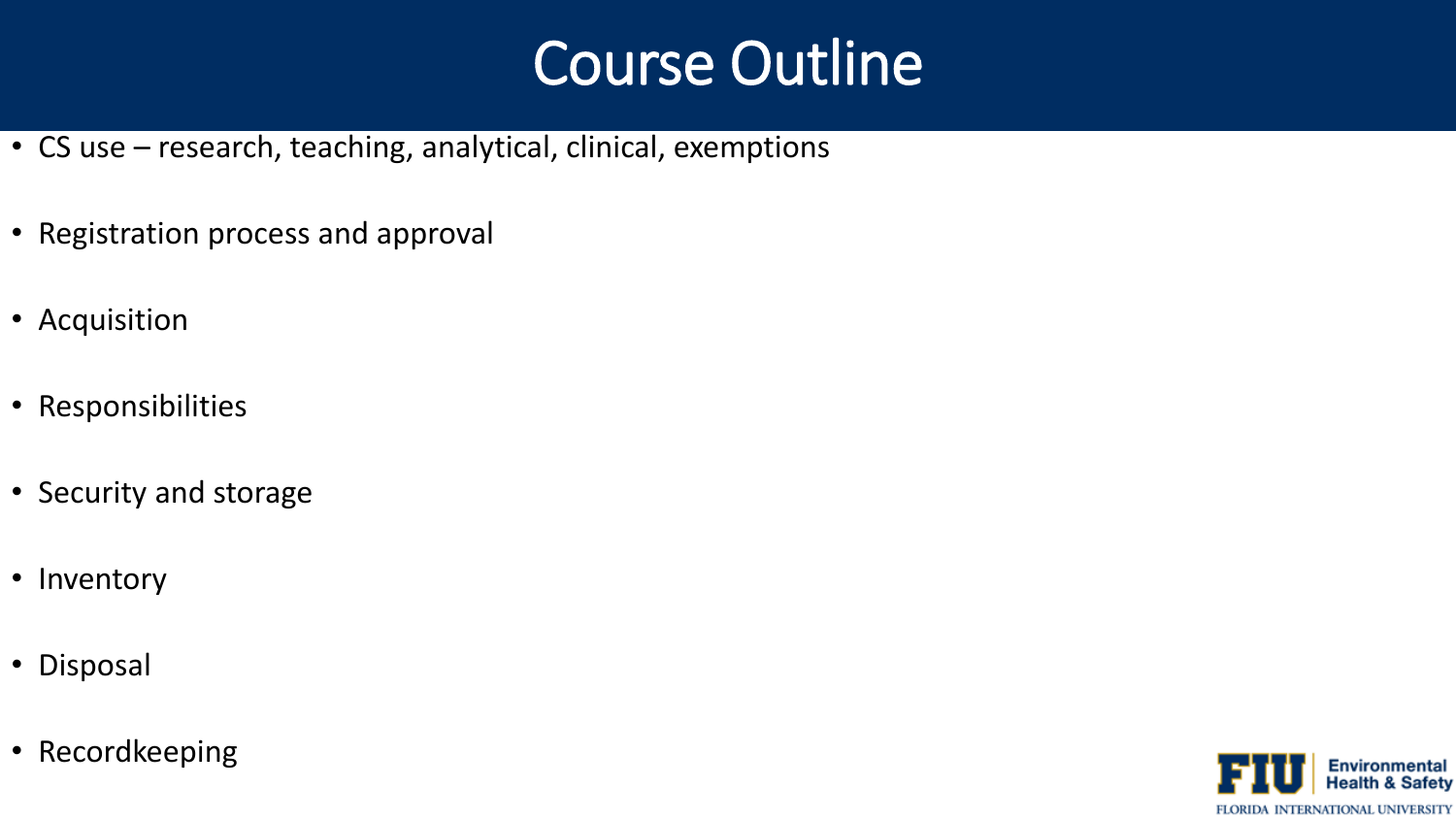### **Introduction**

- The use of controlled substances at FIU for research, analytical, teaching, or clinical purposes is regulated by the following entities:
	- United States Drug Enforcement Agency (DEA)
	- FIU Controlled Substances Committee
- All authorized users are required to adhere to regulations and procedures set forth by these entities

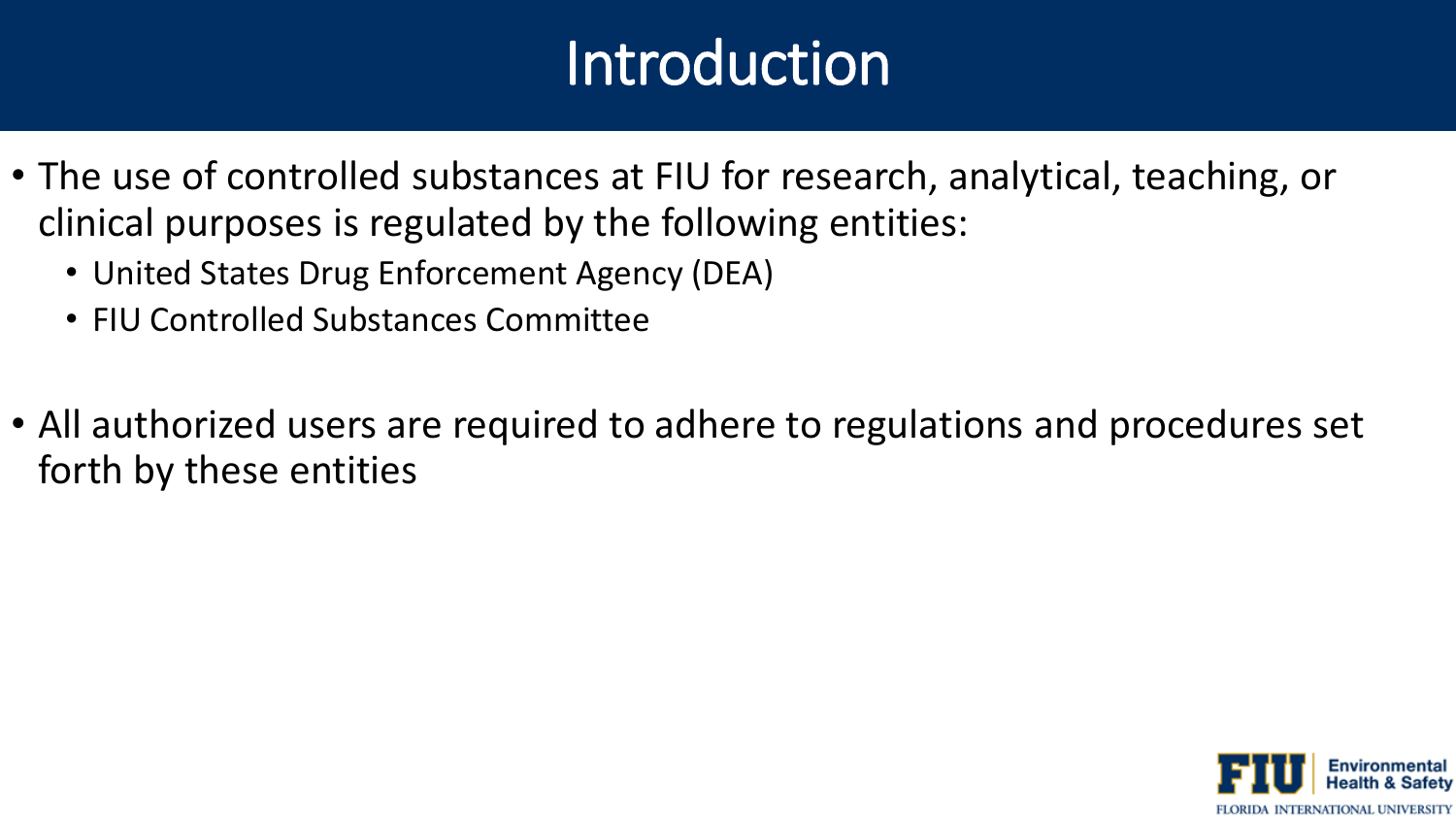- What is a Controlled Substance?
	- A drug or other substance, or its immediate precursor that may have a narcotic, stimulant, depressant, or hallucinogenic effect on the central nervous system
		- Include materials (listed chemicals and equipment found at the clandestine drug laboratories) that can be used for production of CS (as well as other regulated chemicals)
	- Identified as substances needing extensive licensing (registration), storage, security, use, and disposal requirements
	- Regulated by Title 21 Code of Federal Regulations Part 1300 to end
	- Divided into five schedules (I, II/IIN, III/IIIN, IV, and V)
	- A list of DEA controlled substances is available on the EH&S Controlled Substances webpage [here.](https://ehs.fiu.edu/safety-programs/controlled-substances/index.html)

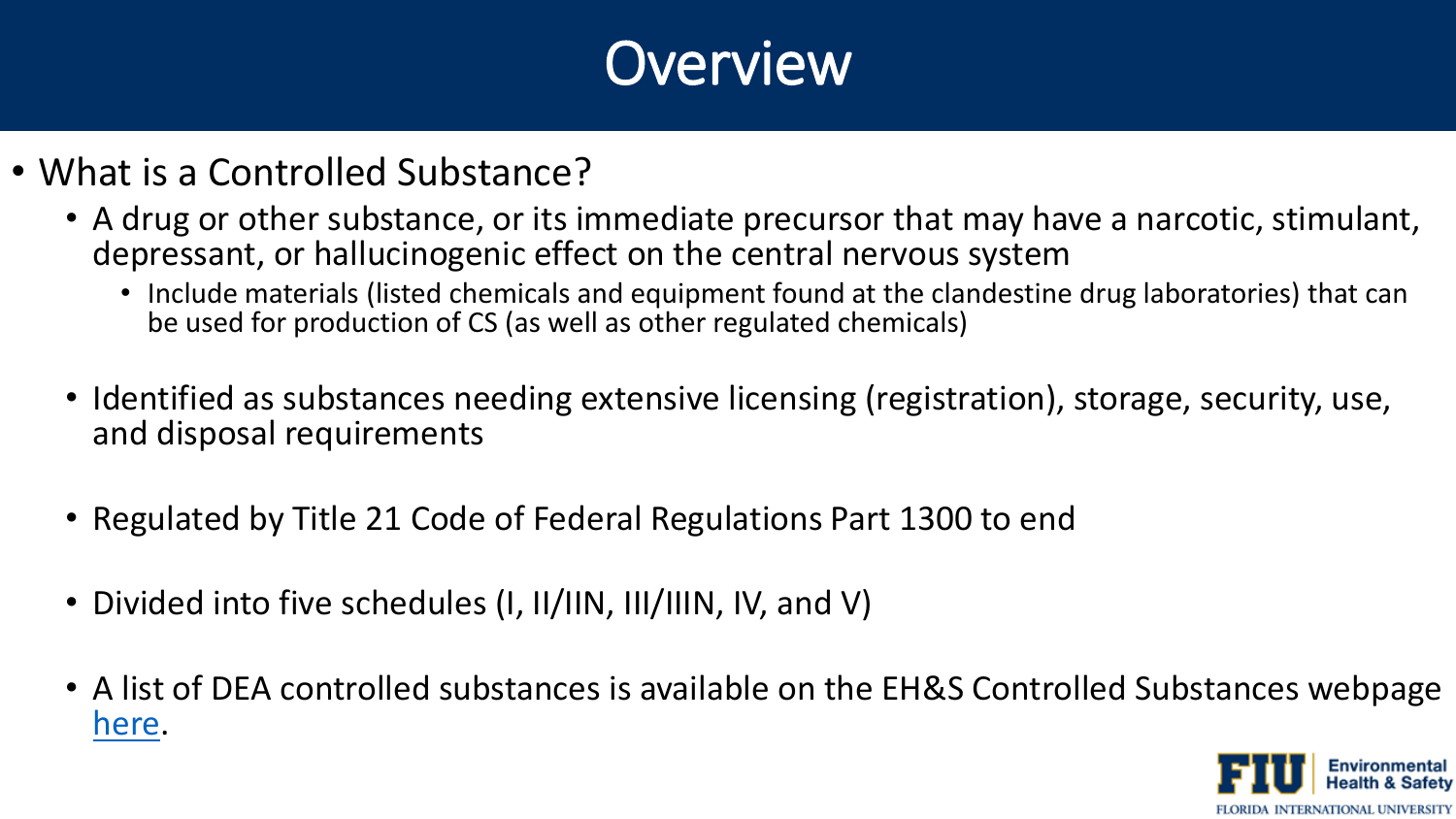| <b>Schedule</b> | <b>Description</b>                                                                                                                                                  | <b>Examples</b>                                                                                                                                                                                                                                                                                                                                                |
|-----------------|---------------------------------------------------------------------------------------------------------------------------------------------------------------------|----------------------------------------------------------------------------------------------------------------------------------------------------------------------------------------------------------------------------------------------------------------------------------------------------------------------------------------------------------------|
|                 | No accepted medical use in the United States, a lack of<br>accepted safety for use under medical supervision, and a high<br>potential for abuse; Requires Form 222  | Heroin, lysergic acid diethylamide (LSD), marijuana (cannabis), peyote,<br>methaqualone, and 3,4-methylenedioxymethamphetamine ("Ecstasy")                                                                                                                                                                                                                     |
| II/III          | High potential for abuse which may lead to severe<br>psychological or physical dependence; Requires Form 222                                                        | Schedule II: hydromorphone (Dilaudid®), methadone (Dolophine®),<br>meperidine (Demerol®), oxycodone (OxyContin®, Percocet®), and fentanyl<br>(Sublimaze®, Duragesic®), morphine, opium, codeine, and hydrocodone<br>Schedule IIN: amphetamine (Dexedrine®, Adderall®), methamphetamine<br>(Desoxyn <sup>®</sup> ), and methylphenidate (Ritalin <sup>®</sup> ) |
| III/IIIN        | Potential for abuse less than substances in Schedules I or II<br>and abuse may lead to moderate or low physical dependence<br>or high psychological dependence      | Schedule III: products containing not more than 90 milligrams of codeine<br>per dosage unit (Tylenol with Codeine®), and buprenorphine (Suboxone®)<br>Schedule IIIN: benzphetamine (Didrex®), phendimetrazine, ketamine, and<br>anabolic steroids such as Depo®-Testosterone.                                                                                  |
| IV              | Low potential for abuse relative to substances in Schedule III.                                                                                                     | alprazolam (Xanax®), carisoprodol (Soma®), clonazepam (Klonopin®),<br>clorazepate (Tranxene®), diazepam (Valium®), lorazepam (Ativan®),<br>midazolam (Versed®), temazepam (Restoril®), and triazolam (Halcion®)                                                                                                                                                |
| $\vee$          | low potential for abuse relative to substances listed in<br>Schedule IV and consist primarily of preparations containing<br>limited quantities of certain narcotics | cough preparations containing not more than 200 milligrams of codeine per<br>100 milliliters or per 100 grams (Robitussin AC <sup>®</sup> , Phenergan with<br>Codeine <sup>®</sup> ), and ezogabine.                                                                                                                                                           |

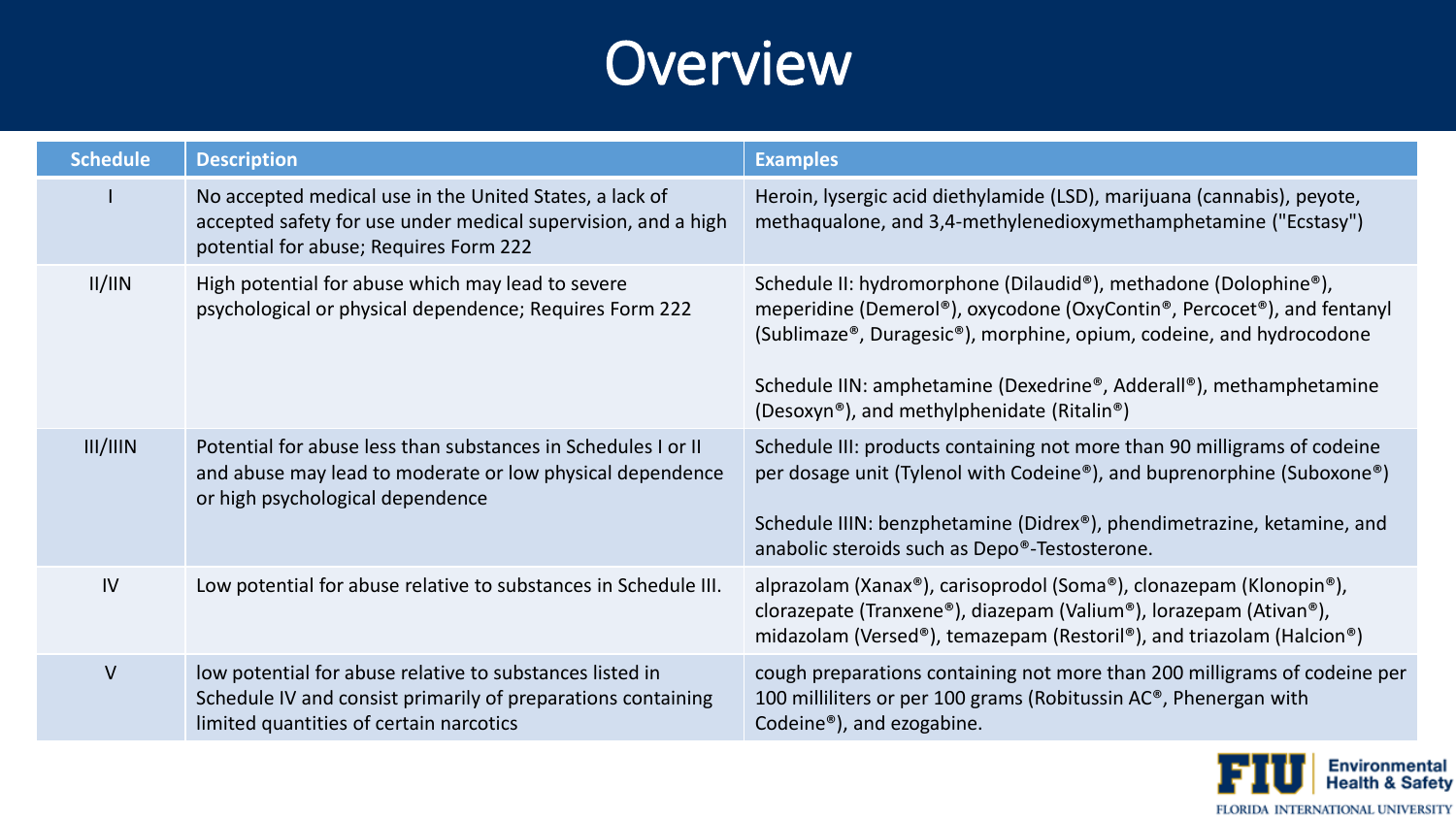- What are Listed Chemicals?
	- **Listed chemicals (List I and II)** are chemicals specifically designated by the Administrator that are used in manufacturing a controlled substance in violation of the Act and are important to the manufacture of a controlled substance
	- Only those who manufacture, distribute, import or export are required to obtain a DEA registration
	- Purchase and use of listed chemicals by researchers does not require registration, **BUT** it does require approval from the EH&S CSCO and may require additional information from the vendor for purchase

For the DEA List I and II Chemicals, click [here](https://www.deadiversion.usdoj.gov/21cfr/cfr/1310/1310_02.htm).

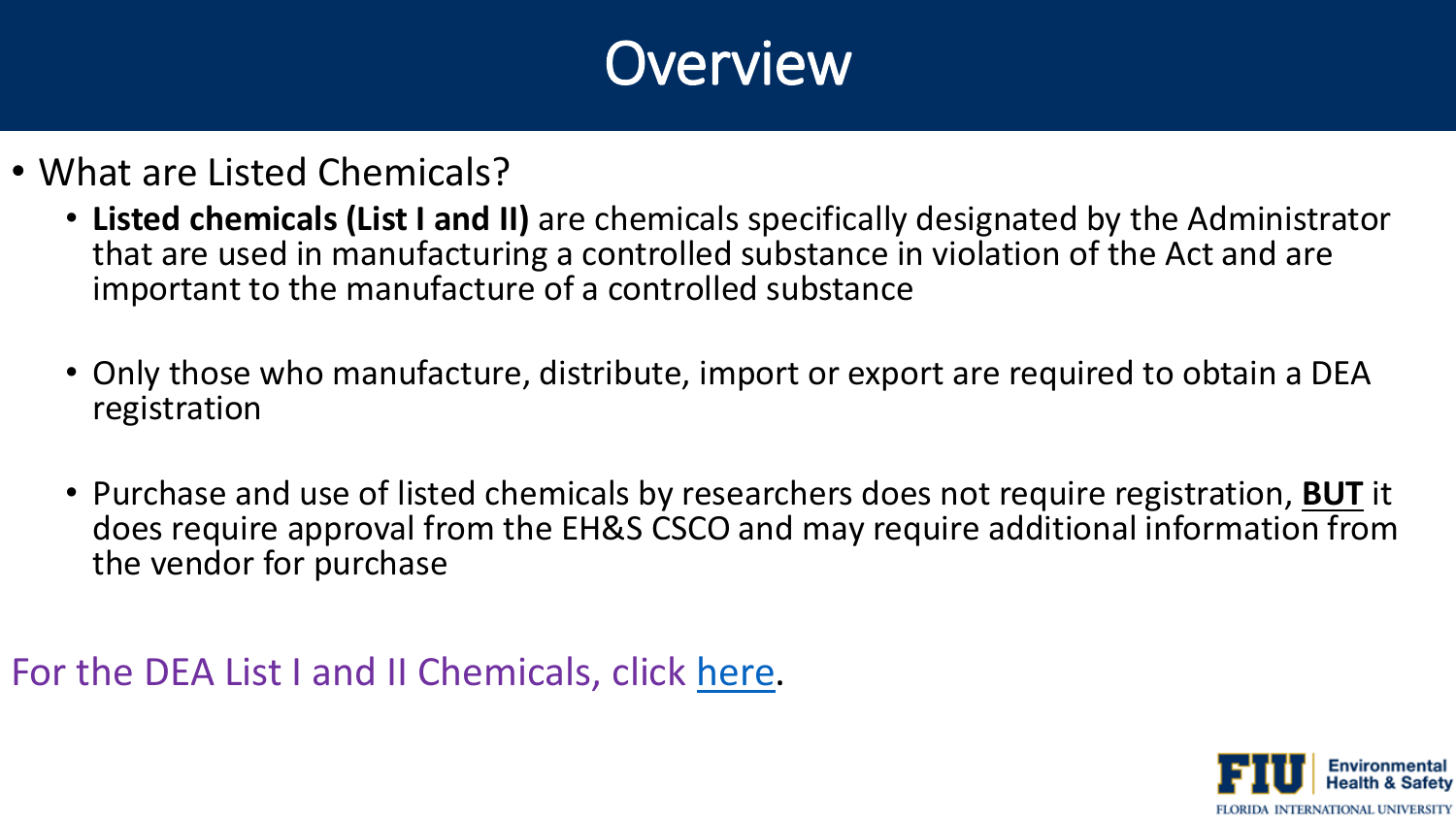- What is a Controlled Substance?
	- **Synthetic Drugs**, also referred to as **New Psychoactive Substances**, represent an emerging and ongoing public health threat in the United States.
	- Synthetic Drugs may have cute names like **Green Giant**, **Joker**, **N-bomb**, or **Flakka**. Some may be sold in colorful little baggies at gas stations and convenience stores.
	- Many of these Synthetic Drugs are controlled under federal law which makes manufacturing or distributing them a prosecutable offense, even if it is sold as an over-thecounter

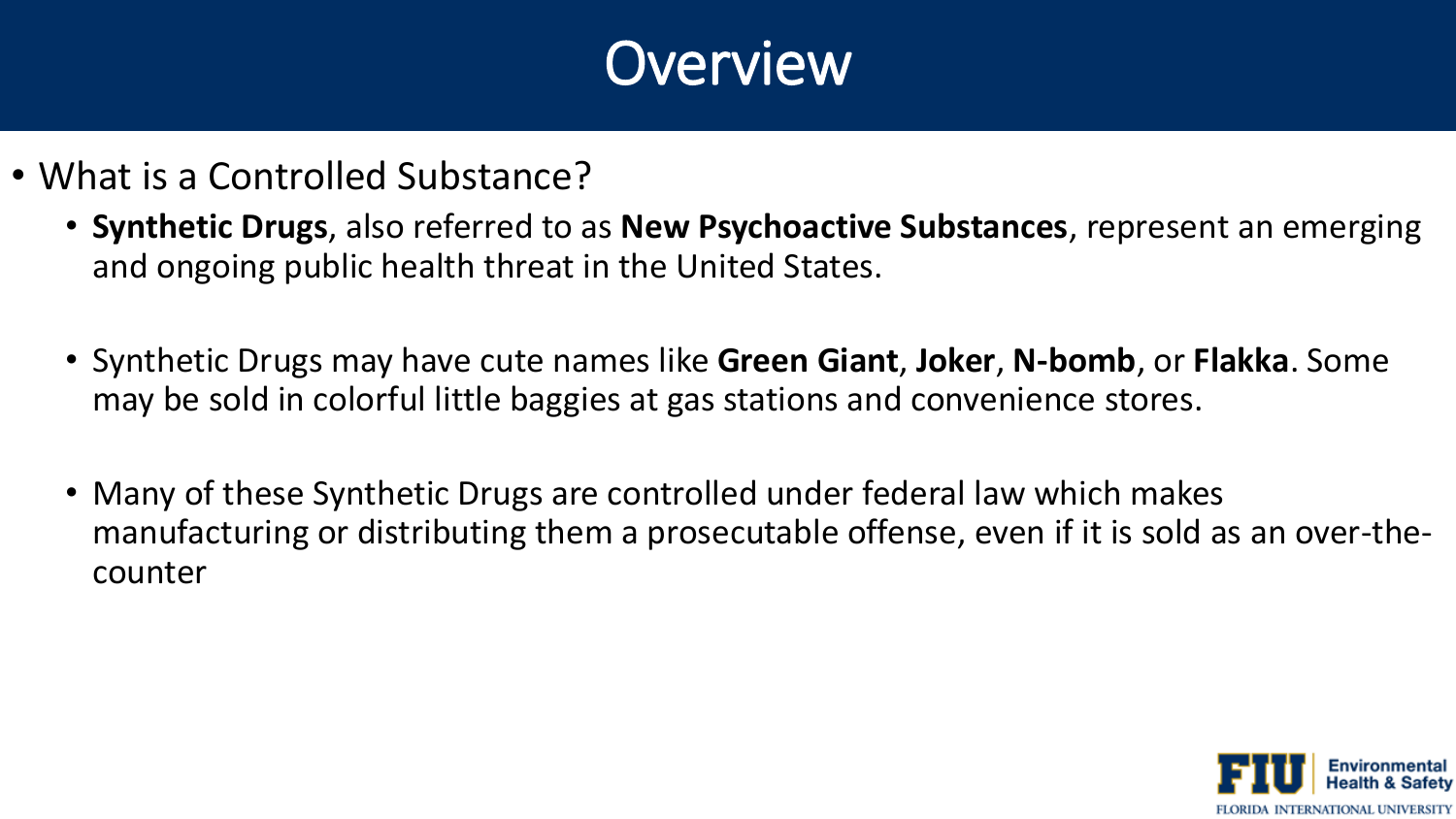

#### **Exempt Chemical Preparations and Mixtures**

- Any chemical preparation or mixture containing one or more controlled substances listed in any schedule which is intended for laboratory, industrial, educational, or special research and not for general administration to a human or animal
- Must meet certain criteria to be exempt from the application on all or any part of the Controlled Substances Act
- For a list of DEA exempt preparations and mixture, click [here](https://www.deadiversion.usdoj.gov/schedules/exempt/exempt_chemlist.pdf#search=exempt%20chemicalhere).

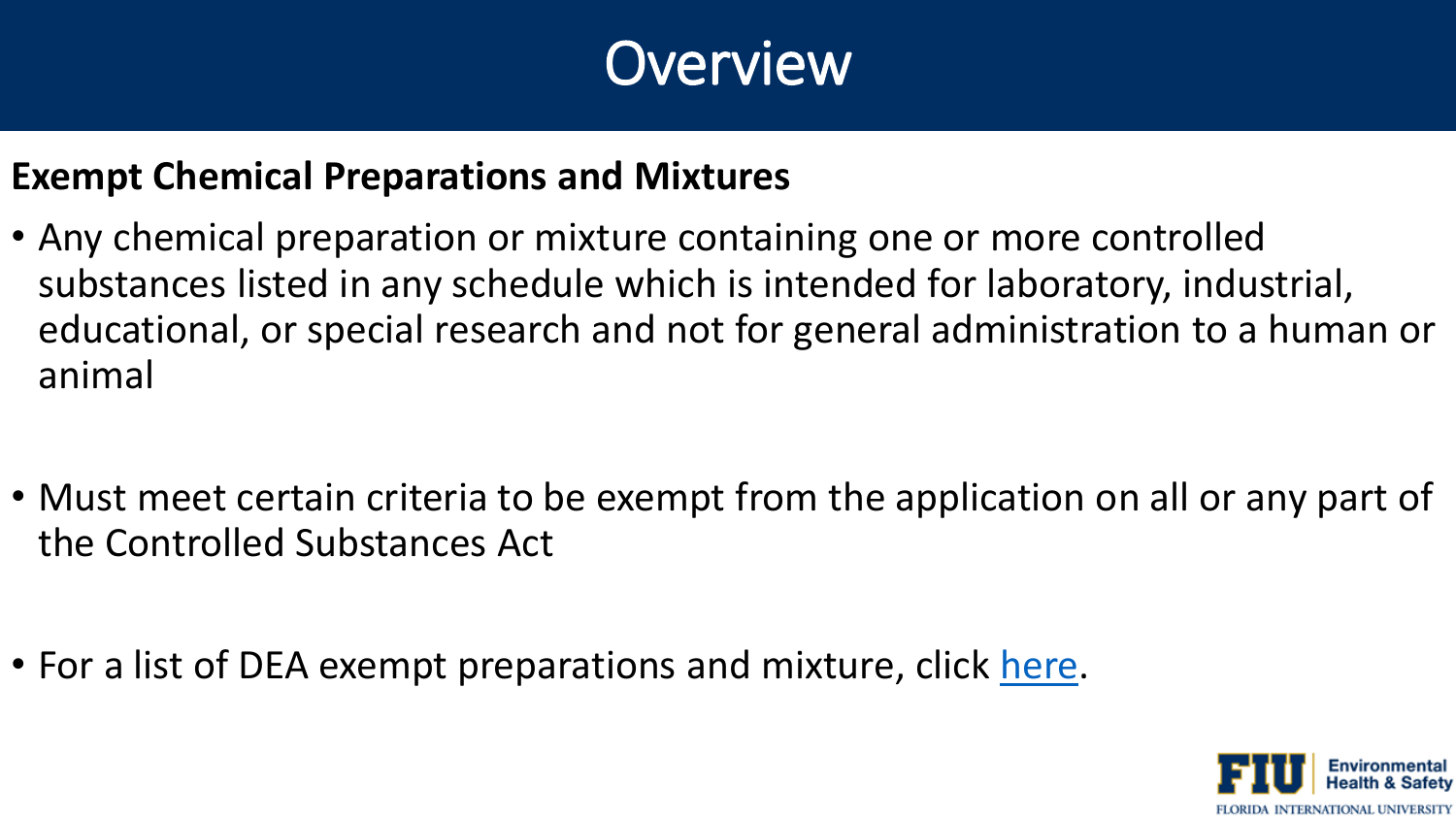

#### **Exempt Chemical Preparations and Mixtures**

• Contains no narcotic controlled substance and packaged in a form or concentration that does not present any significant potential for abuse

#### **OR**

• Contains either a narcotic or nonnarcotic controlled substance and one or more denaturing agents in such a manner that the preparation or mixture does not present any potential for abuse

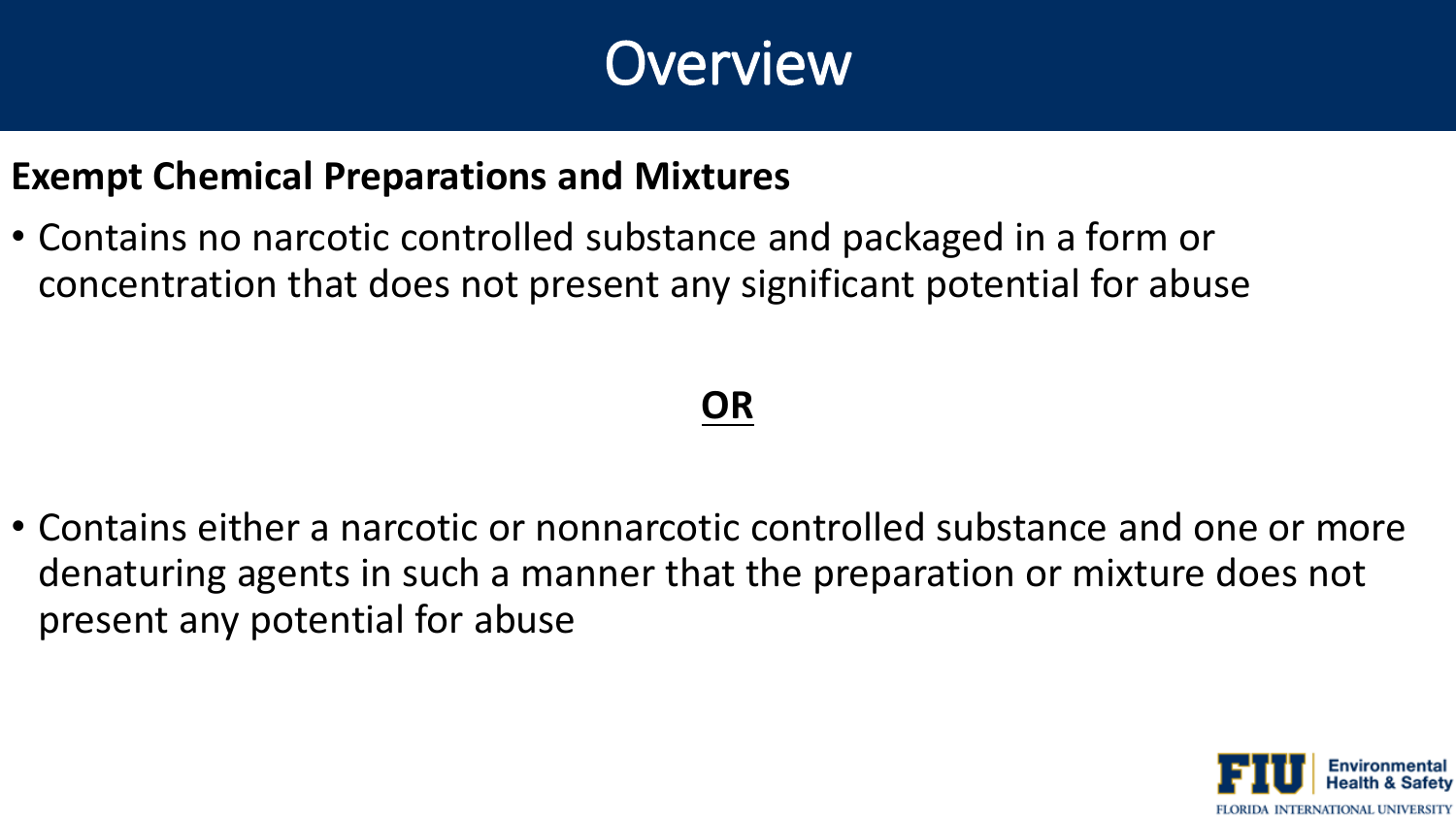

#### **Exempt Chemical Preparations and Mixtures**

- Any individual requesting to have a preparation or mixture containing a controlled substances exempted must send an application for an exemption to the DEA Drug and Chemical Evaluation Section. For more information, click [here](https://www.deadiversion.usdoj.gov/21cfr/cfr/1308/1308_23.htm).
- The DEA has the right to revoke or modify any exemption granted pursuant of the Controlled Substances Act, part 1308.23
- For more information on Part 1308.24 Exempt Chemical Preparations, click [here](https://www.deadiversion.usdoj.gov/21cfr/cfr/1308/1308_24.htm).

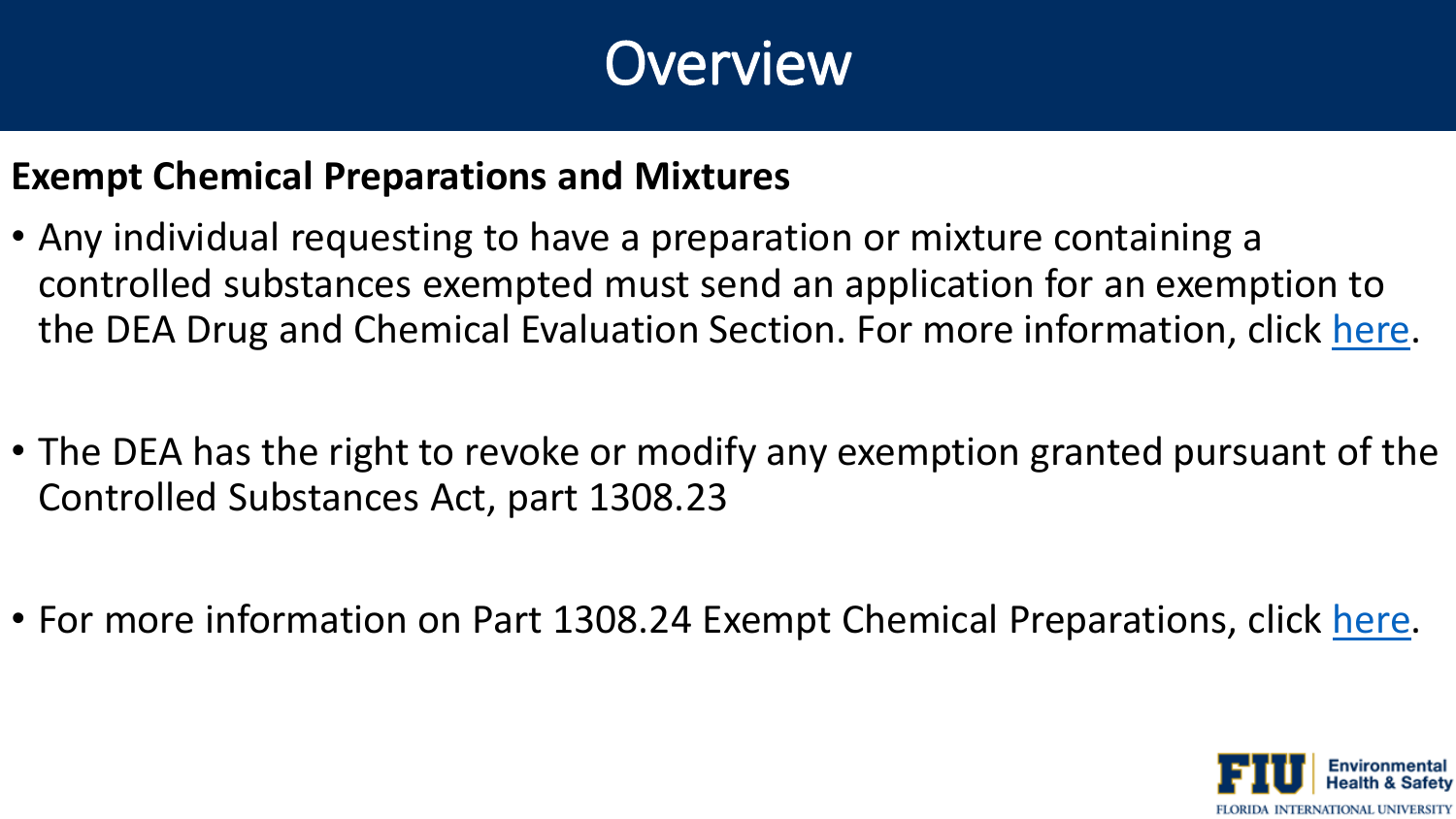- Any individual interested in using controlled substances at FIU must be approved by the EH&S Controlled Substances Compliance Office (CSCO). This includes exempt chemical preparations and mixtures.
- Approval must be obtained **PRIOR** to submitting a DEA application

- The following items must be submitted to the CSCO for review and approval:
	- $\checkmark$  Questionnaire for employees/individuals with access to CS
	- $\checkmark$  Security Screening Form for all employees/individuals with access to CS
	- $\checkmark$  CS Request for Authorization
	- $\checkmark$  Signed CS Fact Sheet for all employees/individuals with access to CS
	- $\checkmark$  Details of CS storage and security
	- $\checkmark$  Schedule and code for each CS

 $\checkmark$  Protocols for use of each CS - quantity required for each experiment/study and annual quantity required

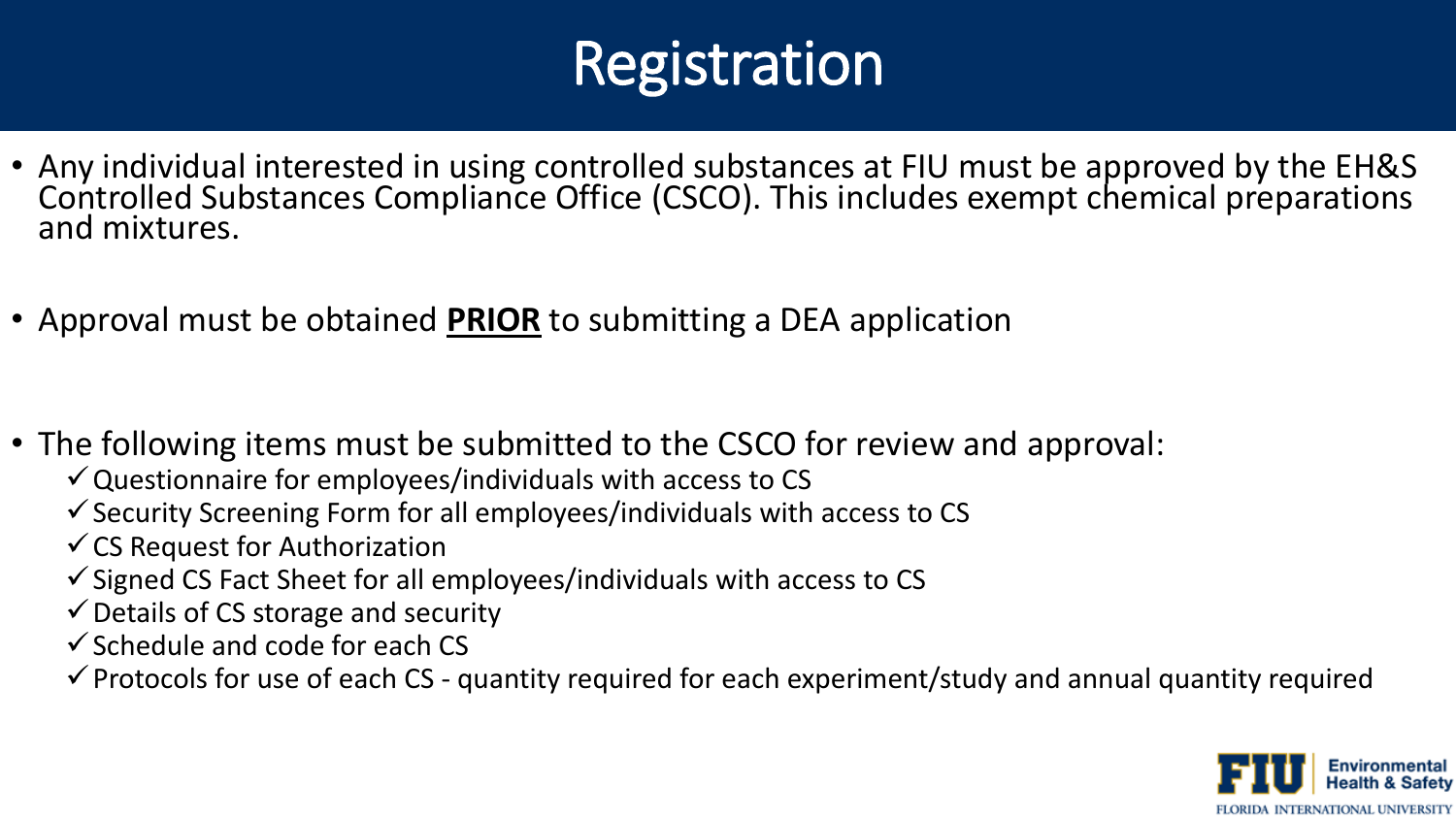Prior to procuring any controlled substance, each user must obtain a DEA registration number AND an exemption letter from the Florida Department of Business & Professional Regulation (DBPR).

#### **DEA Application**

- The DEA application form required depends on the type of activity conducted
- Application forms can be submitted online or via mail
- The average time for processing a new DEA registration is 4-6 weeks provided that the application is complete. The DEA recommends checking the following prior to submission:
	- Complete the application in its entirety;
	- Sign and date the application;
	- Enclose the appropriate fee or enter the credit card area information;
	- Mail the application to the address printed on the form (if not submitting online)

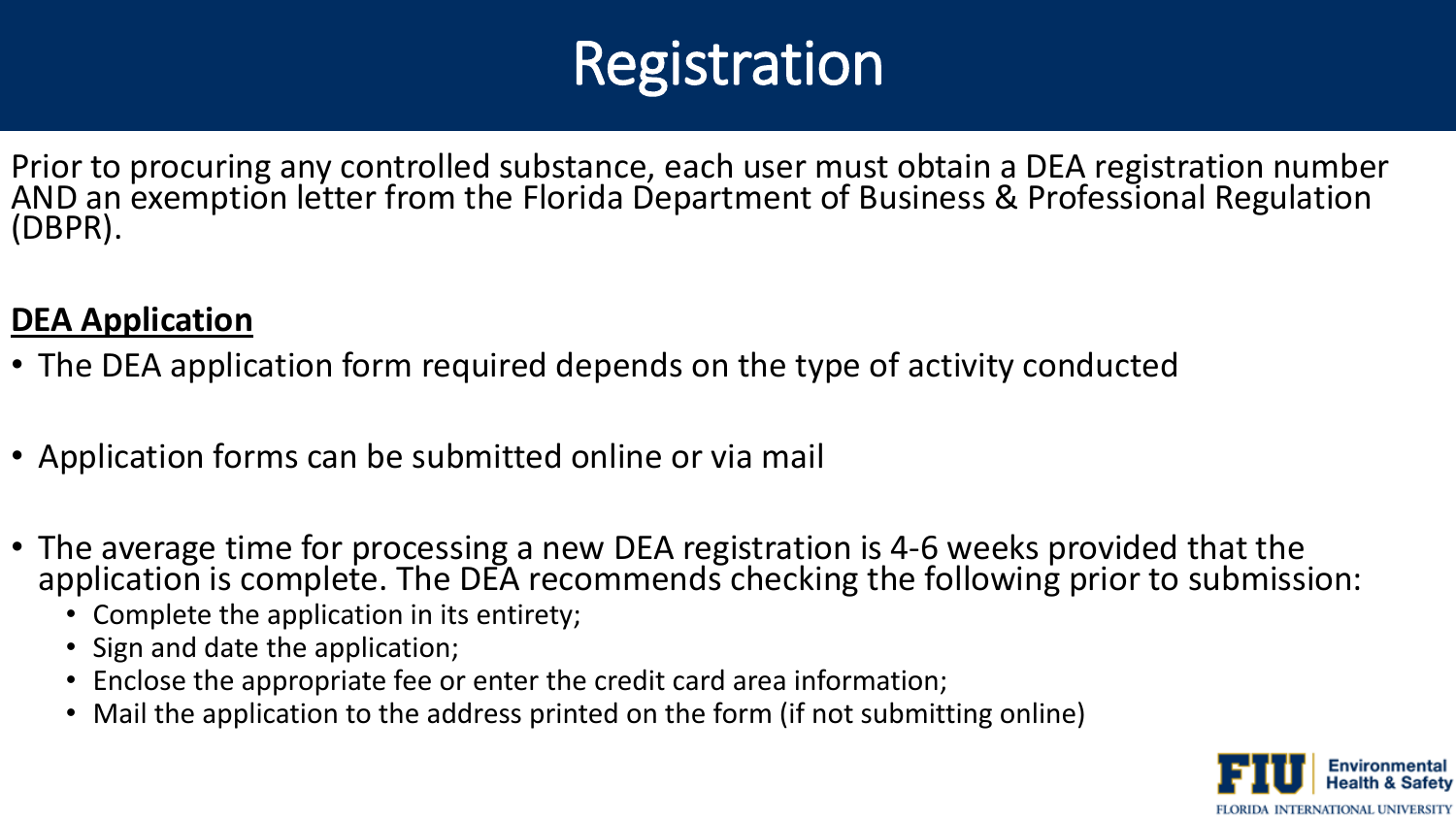#### **DEA Registration Types and Application Forms**

- Additional information pertaining to application fees and approved activities are available on the DEA website [here.](https://www.deadiversion.usdoj.gov/21cfr/cfr/1301/1301_13.htm#feeCategories)
	- State entities are exempt from registration fees

| <b>Business Activity</b>                                                                                | <b>Controlled</b><br><b>Substance</b> | <b>DEA Application</b><br><b>Form</b> | <b>Registration</b><br><b>Period (years)</b> |
|---------------------------------------------------------------------------------------------------------|---------------------------------------|---------------------------------------|----------------------------------------------|
| Dispensing and Instructing<br>(Hospital/Clinic, Retail Pharmacy,<br>Practitioner, Teaching Institution) | Schedules II-V                        | New-224<br>Renewal - 224a             | 3                                            |
| Research                                                                                                | Schedule I                            | <b>New -225</b><br>Renewal - 225a     | $\mathbf{1}$                                 |
| Research                                                                                                | Schedule II-V                         | <b>New -225</b><br>Renewal - 225a     | $\mathbf{1}$                                 |
| <b>Chemical Analysis</b>                                                                                | Schedule I-V                          | New -225<br>Renewal - 225a            | $\mathbf{1}$                                 |
| Manufacturing – Exempt<br>chemicals and preparations                                                    | Schedule I-V                          | <b>New -225</b><br>Renewal - 225a     | $\mathbf{1}$                                 |

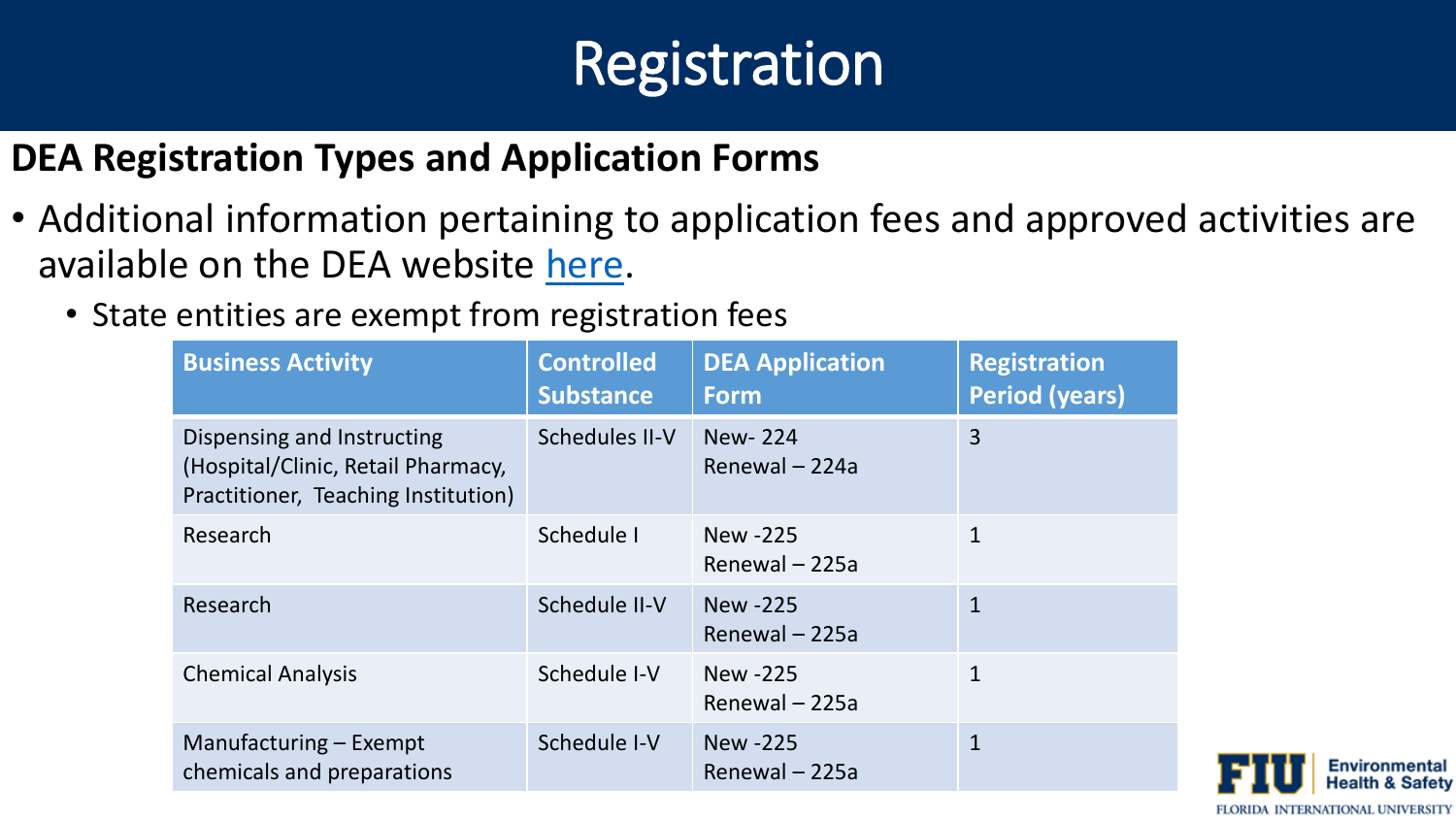#### **Florida Department of Business & Professional Regulation (DBPR) Exemption**

- The DBPR is authorized to issue letters of exemption to facilitate the lawful purchase and possession of prescription drugs and medical gases by certain qualified persons
	- Examples: Universities performing research protocols and Community Colleges for teaching professional programs) for lawful research, teaching, or testing, and not for resale
- Users must complete Application for Exemption Registration Form No: DBR-DDC-227 (available online [here](http://www.myfloridalicense.com/DBPR/drugs-devices-and-cosmetics/exemption-letter-research-teaching-testing/) )

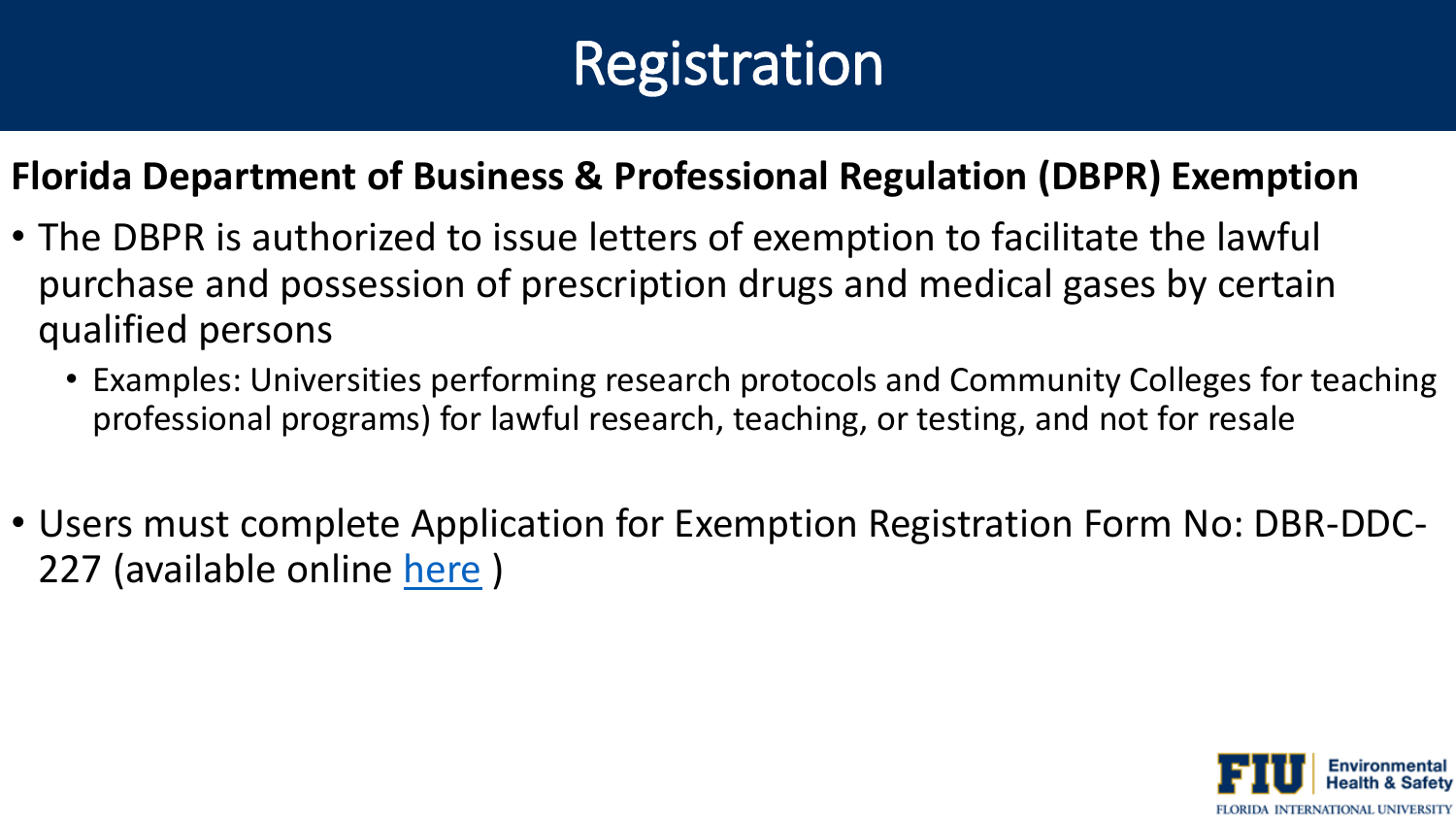#### **Renewal and Reinstatement**

- Registration is valid for a certain time period, and must be renewed by the user prior to the expiration date
- The DEA allows one calendar month grace period for reinstatement of an expired registration
	- If the registration is not renewed within this grace period, a new application will be required
- **IMPORTANT!** Federal law prohibits the handling of controlled substances and/or List I chemicals under an expired registration

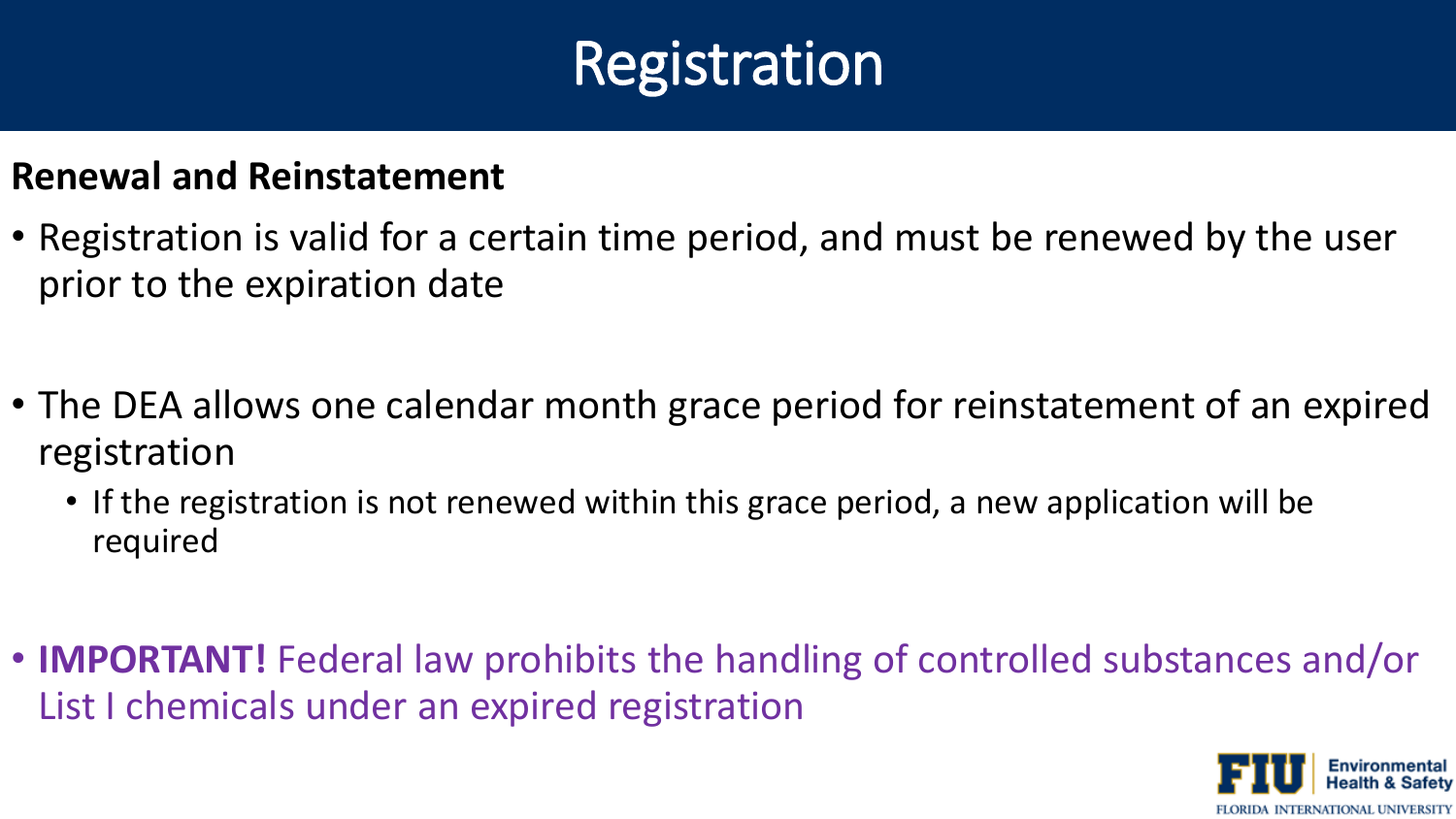#### **DEA Certificate Duplications**

- Certificate duplications can be obtained from the DEA upon request at no additional cost
- Requests can be submitted online, by calling the DEA Registration Service Center, or via email at [DEA.Registration.Help@usdoj.gov](mailto:DEA.Registration.Help@usdoj.gov)
- You must have access to your DEA Registration number to complete the request

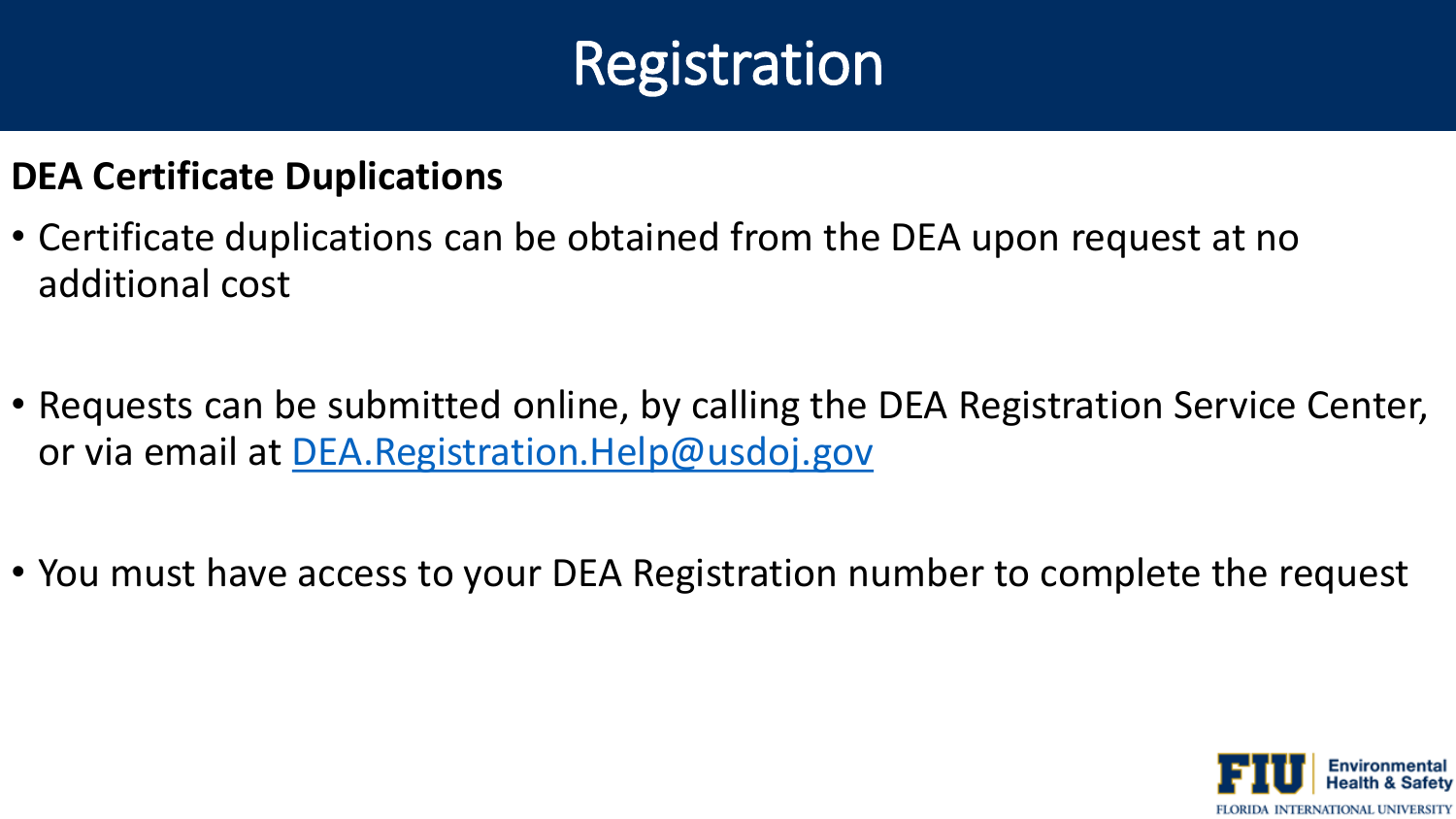#### **Adding Controlled Substances**

- Complete the applicable DEA registration form (DEA-224 or DEA-225)
- Submit the following information to the EH&S CSCO:
	- Completed DEA registration form
	- A letter to the DEA requesting registration of additional CS required
	- A copy of the current permit
	- A copy of the research protocol describing the quantity of CS required for each experiment and annually
	- Security and access procedures
	- A copy of the registrant's CV

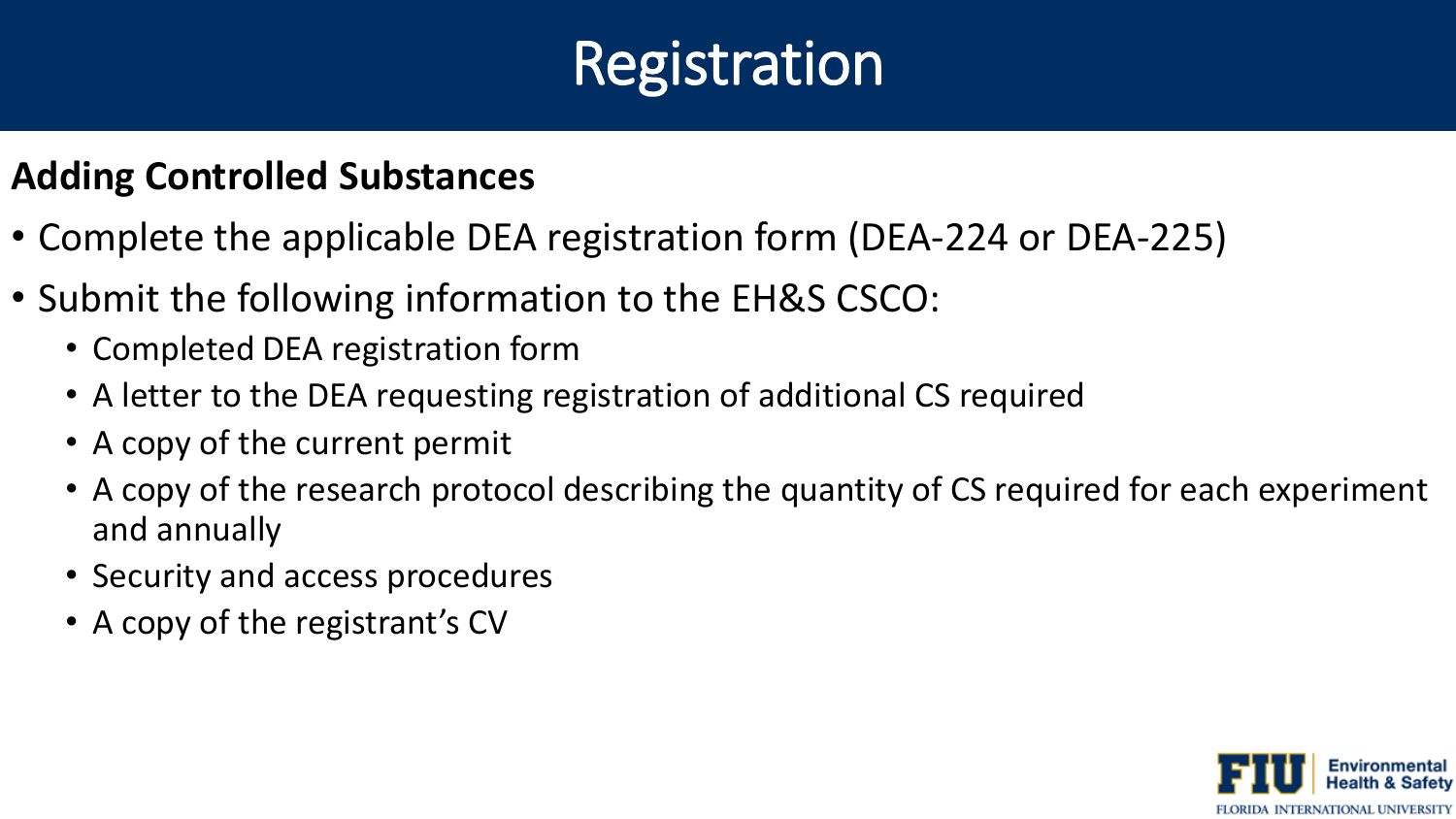#### **Registrant Separation**

- Individuals with active DEA registrations must notify the EH&S CSCO if they are separating from the University
- Prior to separation, the individual must complete the following:  $\checkmark$  Inventory and disposition all CS and/or listed chemicals  $\checkmark$  Return all keys associated with the safe and locked cabinet to the CSCO  $\checkmark$  Schedule final inspection with CSCO to validate inventory compilation

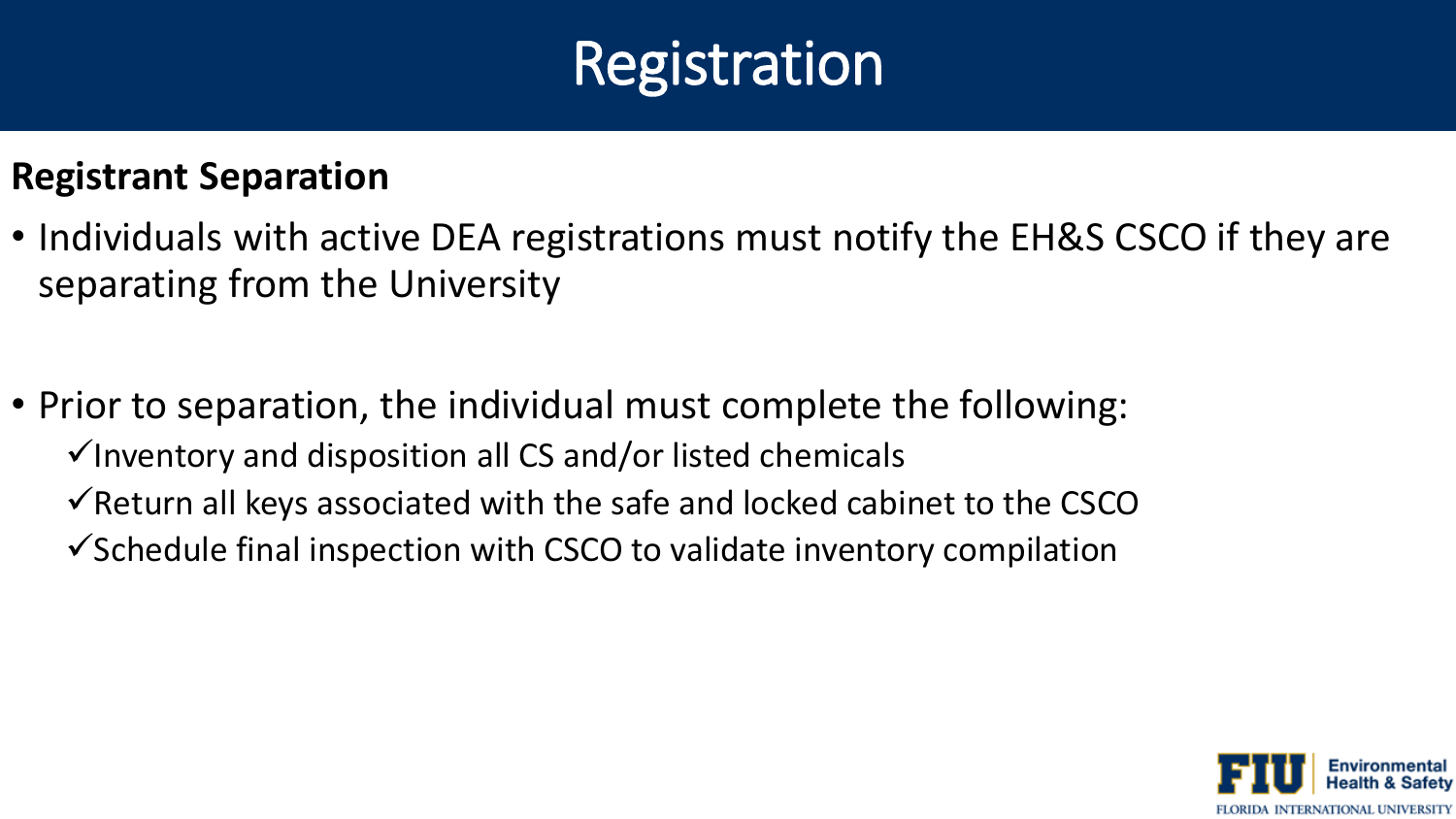#### **Registration Termination**

- The registration of any individual will terminate when:
	- A. such person dies,
	- B. ceases legal existence,
	- C. discontinues business or professional practice,
	- D. or surrenders a registration
- For B-D, the registrant must notify the Special Agent in Charge of Administration in the area and seek authority and instructions for disposal
- The Special Agent in Charge will authorize and instruct to dispose in the following manners:
	- 1. Transfer to a person registered and authorized under the Act to possess the substances
	- 2. Deliver to an agent of the Administration or the nearest Administration Office
	- 3. By other means as determined to assure the substance is accessible to unauthorized persons

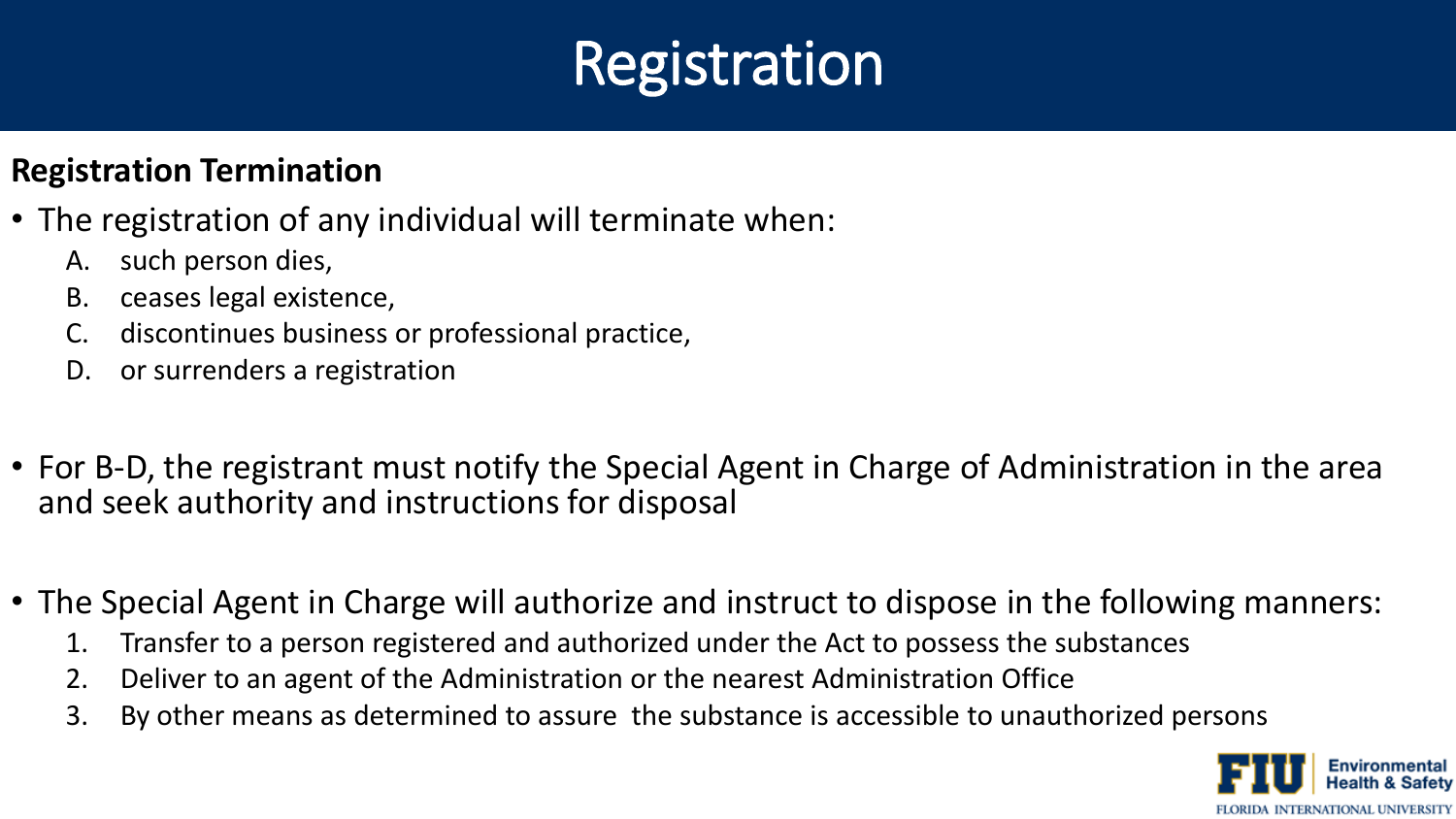#### **Registration Termination**

- Revocation of registration may occur in the following instances:
	- Failure to report changes in the use of the controlled substance
	- Failure to address documented violations is the required time frame
	- Unapproved use or distribution of controlled substances to unauthorized personnel

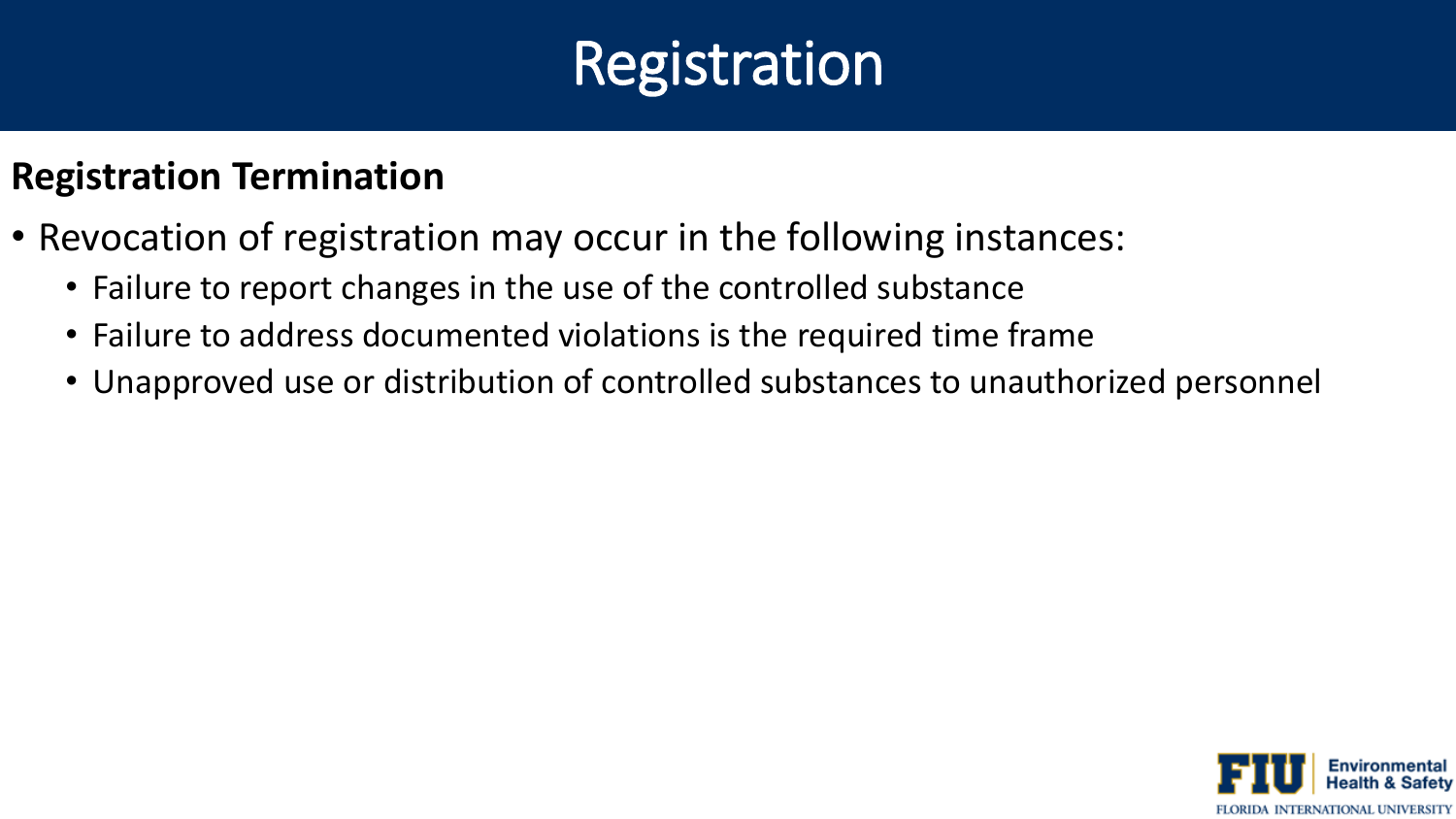Congratulations! Now that you received your DEA registration, you are ready to proceed with obtaining your controlled substances.

Prior to placing your order, you need to ensure the following items are in place:  $\checkmark$ An approved safe is installed and secured inside a locked room with controlled access

 $\checkmark$  Personnel planning to have access the CS have completed the required paperwork

 $\checkmark$  Order Form 222 is accessible for completion

 $\checkmark$  DEA form 222 may be ordered online: [here,](https://apps.deadiversion.usdoj.gov/webforms/orderFormsRequest.jsp) by calling the DEA Headquarters Registration Unit, or the nearest DEA Registration Field Office.

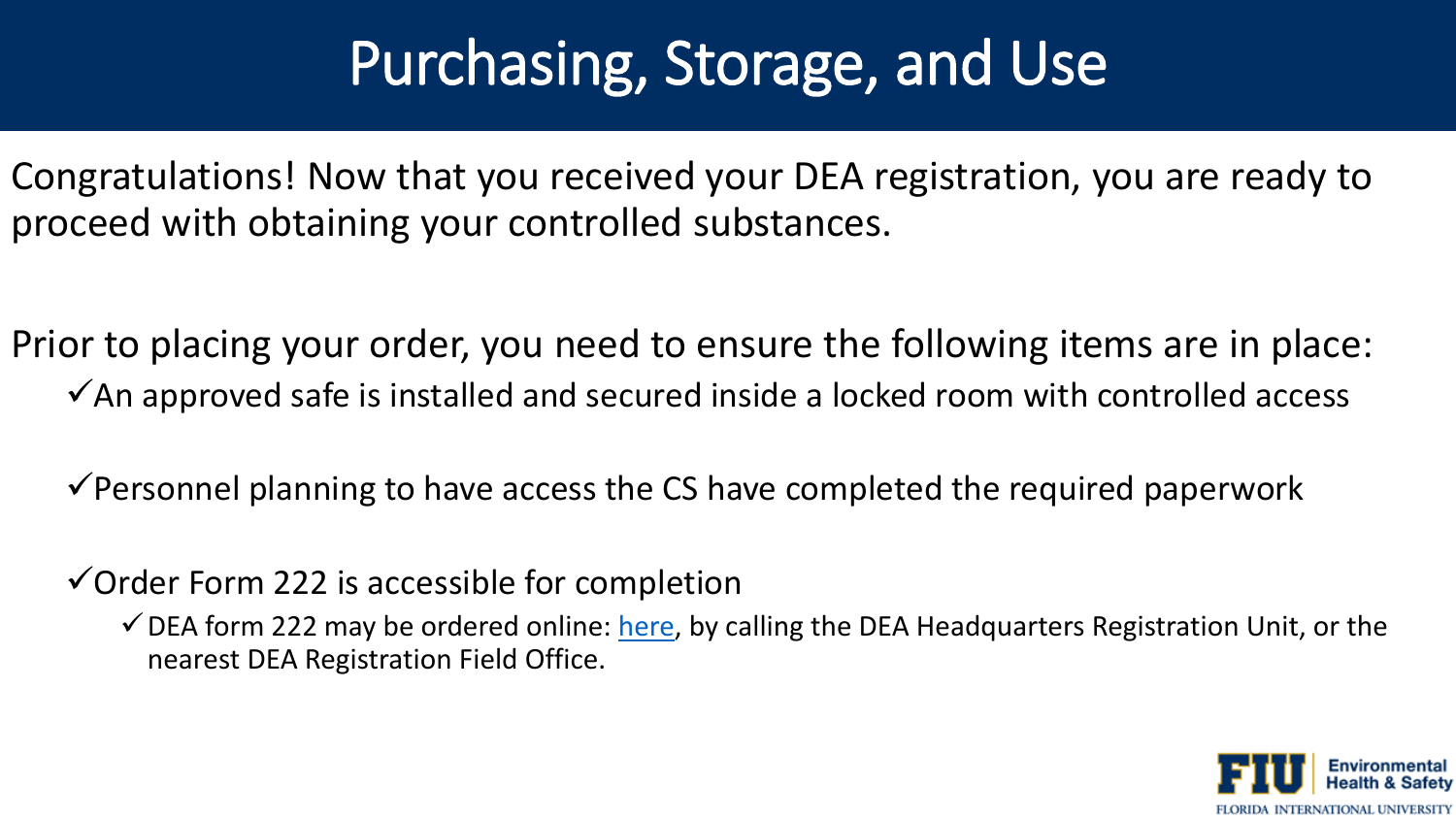#### **Purchasing**

- Complete the online request form [here](https://webforms.fiu.edu/view.php?id=3052955). The request will be sent directly to the Controlled Substances Compliance Office for review and approval.
- Once approved, the supplier will request a copy of the registration and DEA Form 222 (for Schedule I and II CS) to process the order. **NOTE:** DEA Form 222 is not required for Schedule III-V CS.
- All CS orders will be shipped directly to the address on the DEA registration.

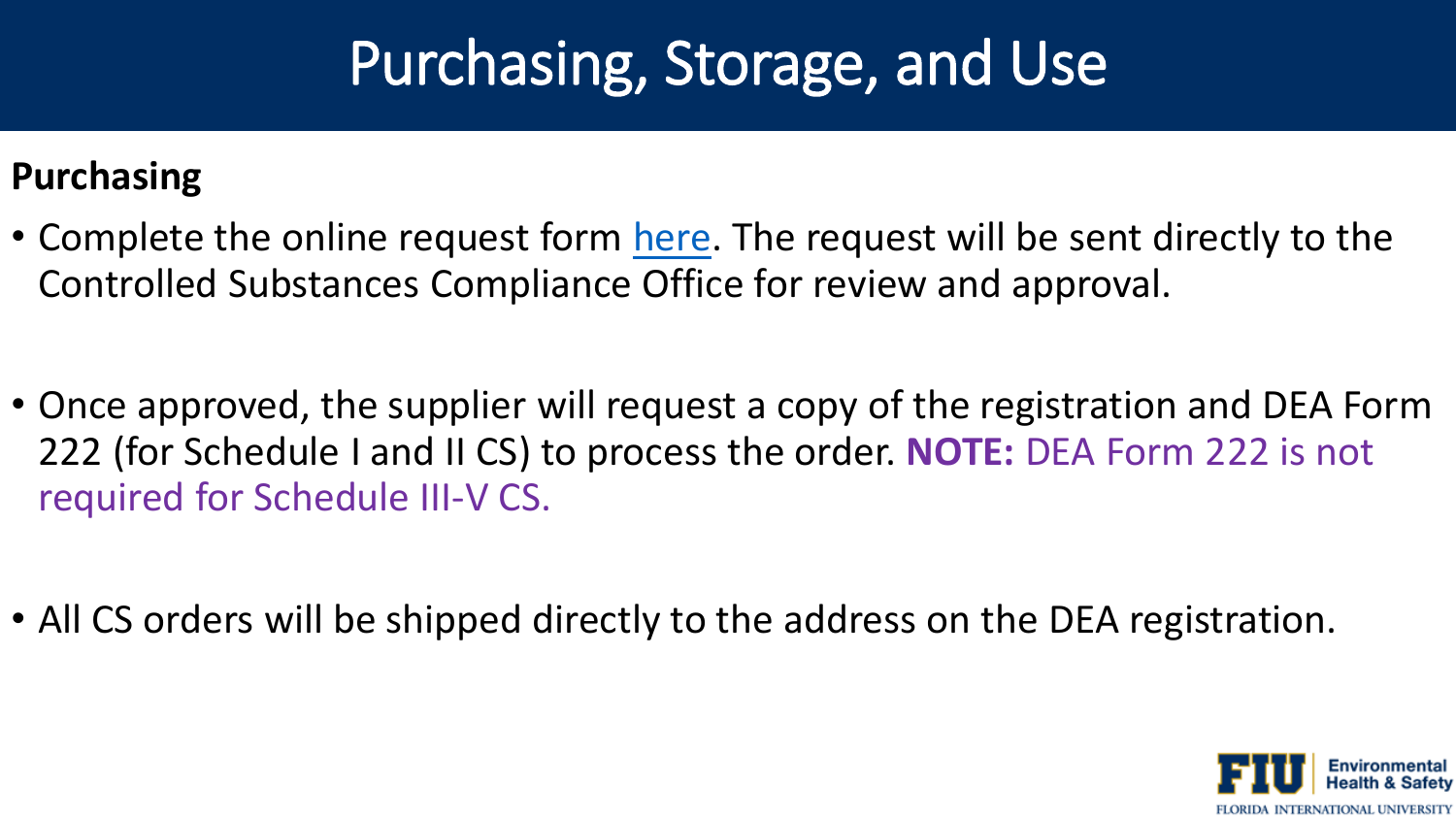#### **Security and Storage**

- All CS must be secured against unauthorized access and removal
	- Two independent locking mechanisms are required to secure CS (example: locked cabinet and locked door)
	- Safes or cabinets where CS are stored must be bolted or screwed in non-removable locked cabinet of substantial construction. The combination and/or key will be accessible only by the registrant.
- Schedule I and II CS must be stored separate from other CS and hazardous chemicals

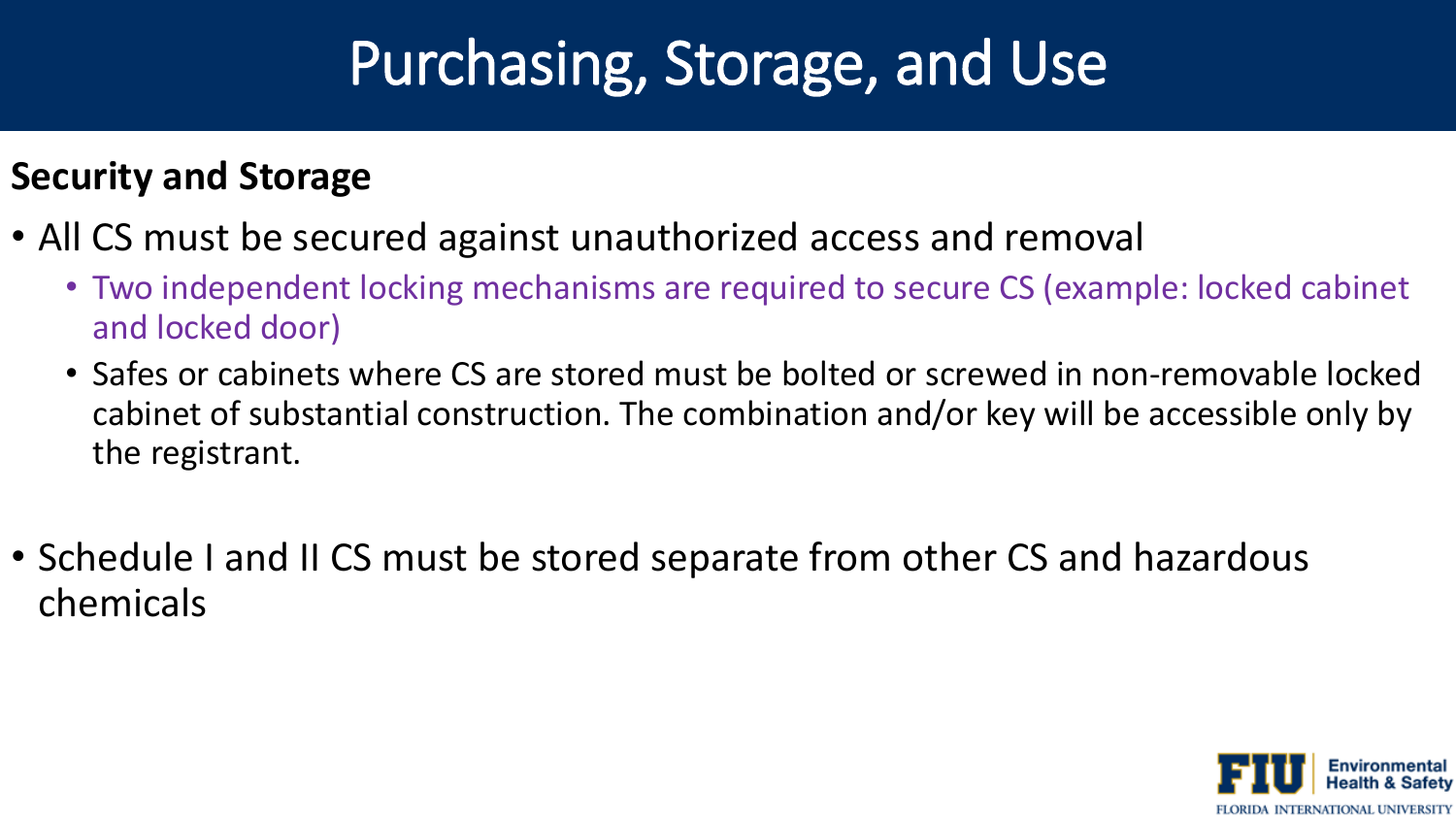#### **Security and Storage**

- Upon receipt of the CS, check the package to ensure the contents are intact
	- Any issues should be documented and reported to the supplier and CSCO immediately
- Record the details of the CS, including weight and weight of container with CS, in a designated logbook
	- Each CS should have a dedicated logbook or logbook section for tracking
- Place the CS in the safe along with any associated or blank DEA Form 222 copies and the logbook
	- Only the DEA registrant should have access to the locked safe, cabinet, or other secure containment.
	- Approved individuals requesting CS must receive it from the registrant



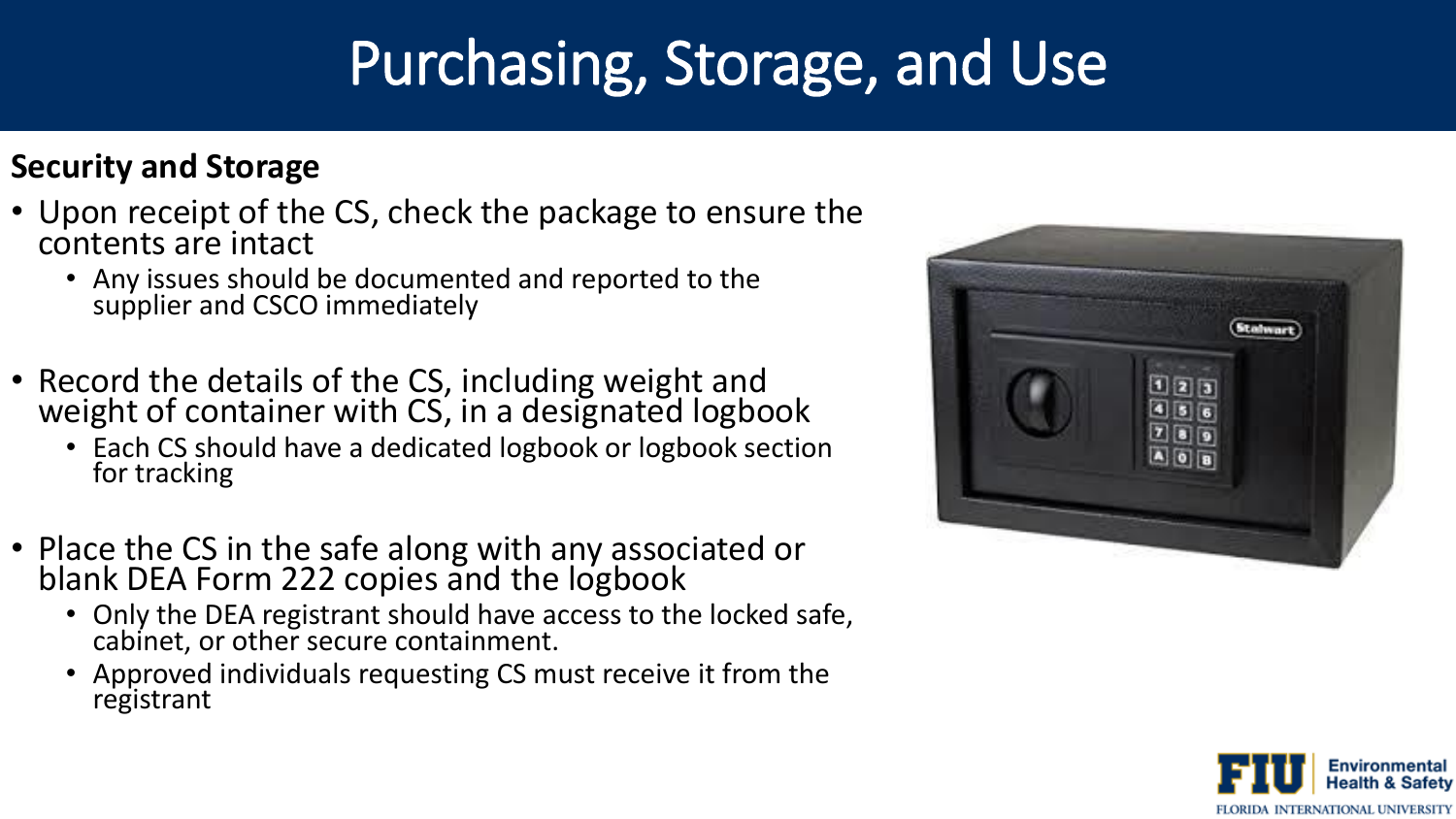#### **Use**

- Upon opening the CS, check to ensure the contents are intact
	- Any issues should be documented and reported to the supplier and CSCO immediately
- Record the details of the CS, including weight and weight of container with CS, in a designated logbook
	- Each CS should have a dedicated logbook or logbook section for tracking
- Place the CS in the safe along with any associated or blank DEA Form 222 copies and the logbook
	- Only the DEA registrant should have access to the safe
	- Approved individuals requesting CS must receive it from the registrant
- Sharing or loaning CS is **STRICTLY PROHIBITED**

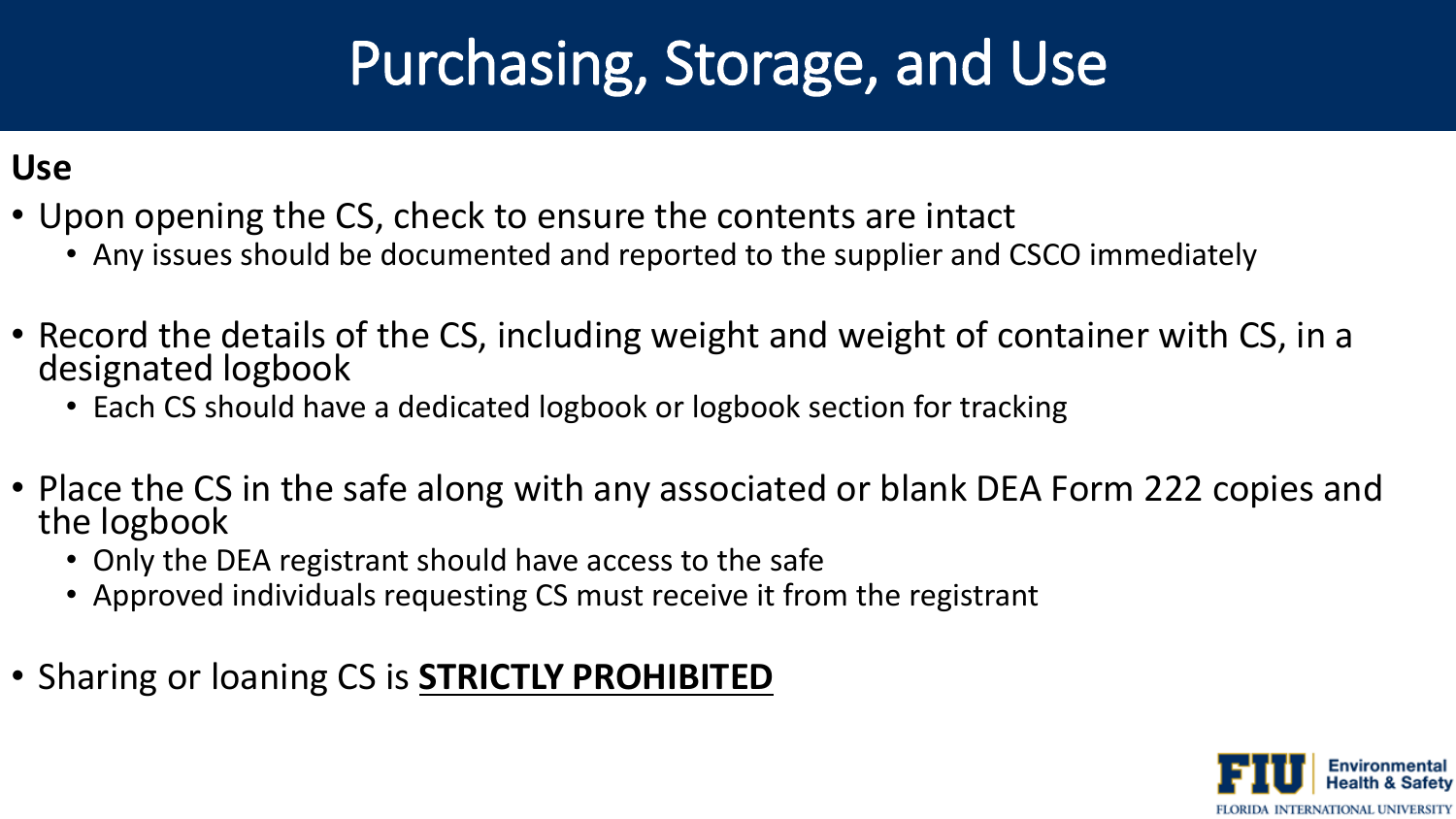**Use**

- **ALL** CS use and waste, including dilutions, must be recorded in a logbook for each CS. Any discrepancies in weight, including loss, must be reported to the registrant and the CSCO
- Inventory for CS should be maintained and reconciliated
	- EH&S will check your record keeping to assure compliance during compliance inspections and the biennial inventory
	- Inventory must be kept for three years from the initial start date

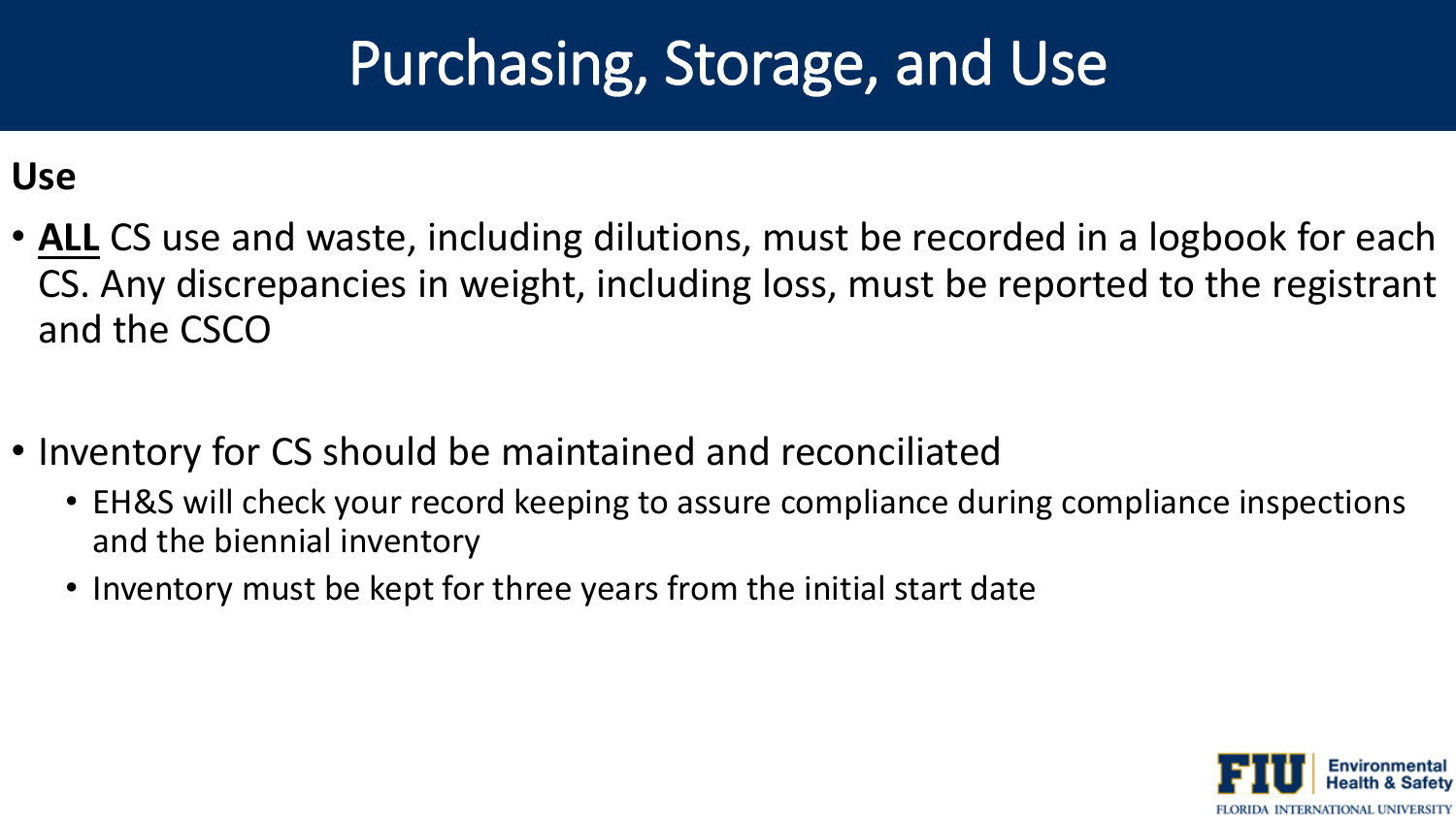

Inspections

- DEA
	- Conducted upon initial license application request, addition of controlled substances to current license, or as warranted by the DEA Administrator
- EH&S
	- Conducted annually by the EH&S CSCO
- Self-Audits
	- Conducted annually as a section of the EH&S Lab Self-Audit; section contains questions pertaining to controlled substance security

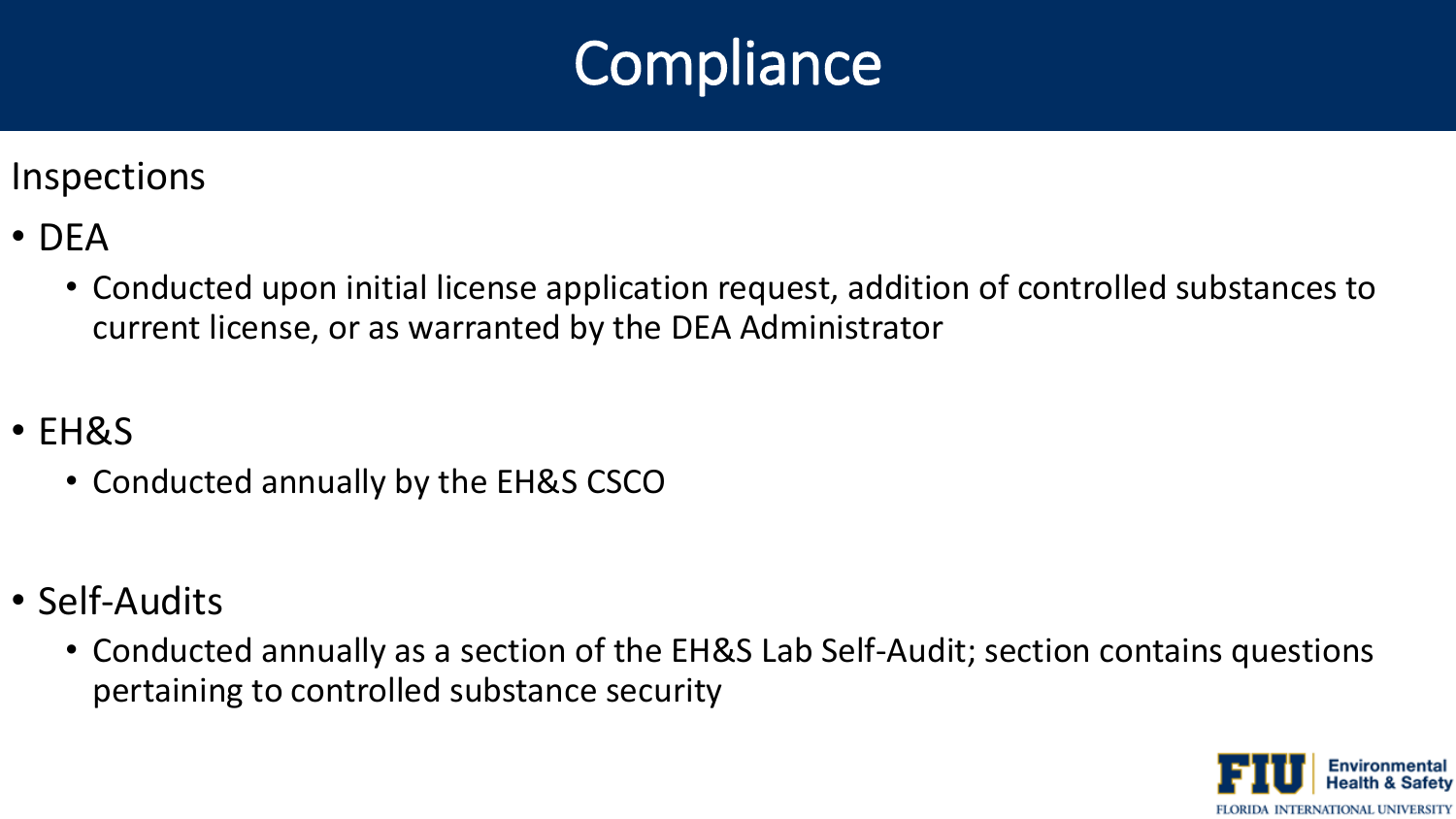- All CS must be disposed by the registrant in accordance with 21 CFR 1317, Subpart A
- The EH&S CSCO must be notified prior to disposal. Notification should include the following:
	- CS Name, DEA schedule, Quantity, # of vials/containers, DEA registration
	- The inventory for disposal must be verified and signed by the CSCO
- IMPORTANT! This includes unused, unwanted, or expired CS

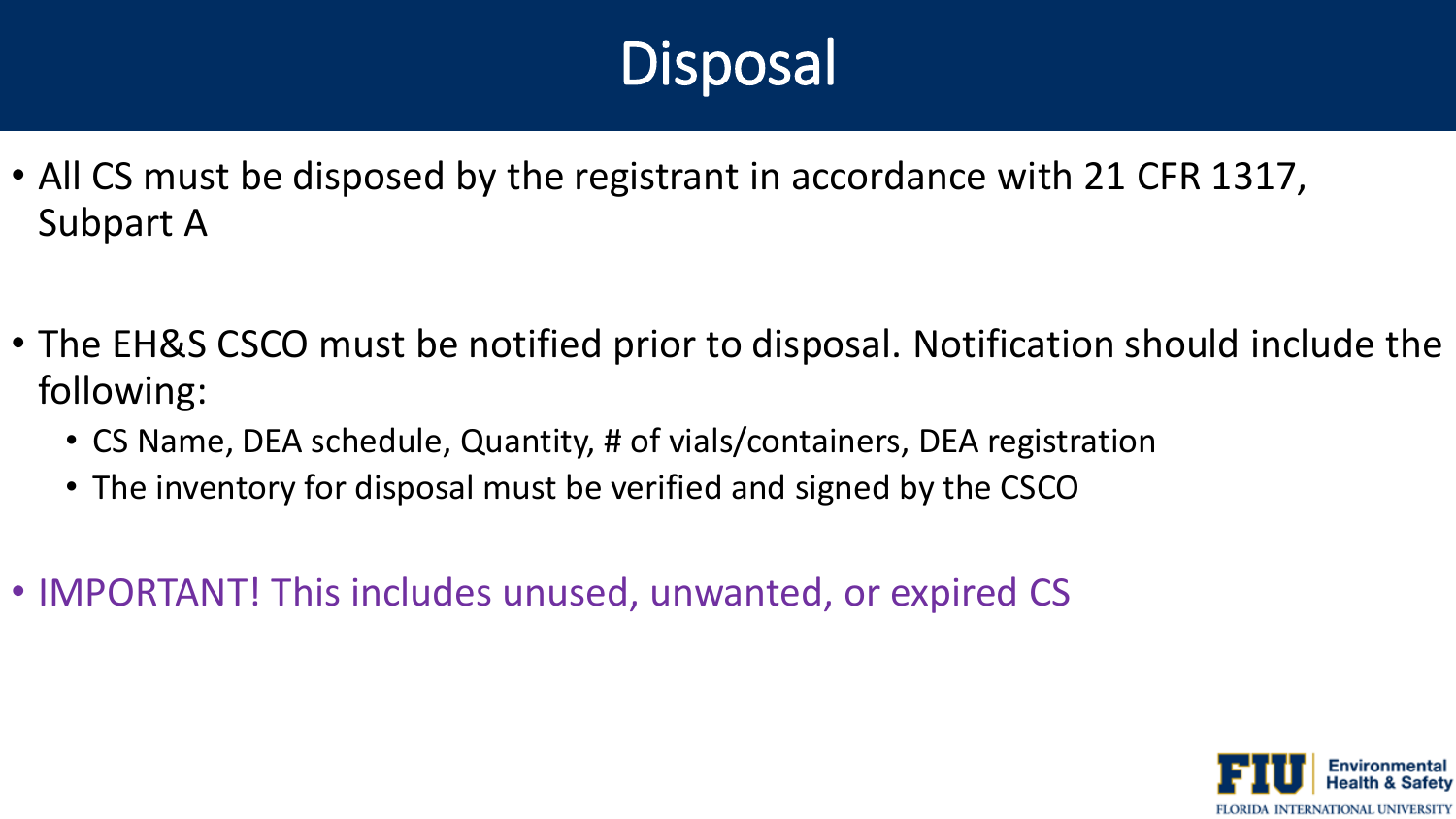- CS can be disposed of in the following ways:
	- Deliver to a registered reverse distributor\* by carrier OR reverse distributor pick-up at the registrant's registered location
	- Destroy CS in accordance with 21 CFR 1317, subpart C using an on-site method of destruction
	- For return/recall, pick-up from the registrant's location OR delivery from carrier to the registered manufacturer of the CS or another registrant authorized by the manufacturer to accept recalls/returns
- All methods require completion of DEA Form 41 Registrants Inventory of Drugs Surrendered. Submission to the DEA is not required unless requested to do so.

\*Shall be registered with the DEA as a reverse distributor unless exempted by law or otherwise authorized; must destroy CS no later than 30 calendar days after receipt

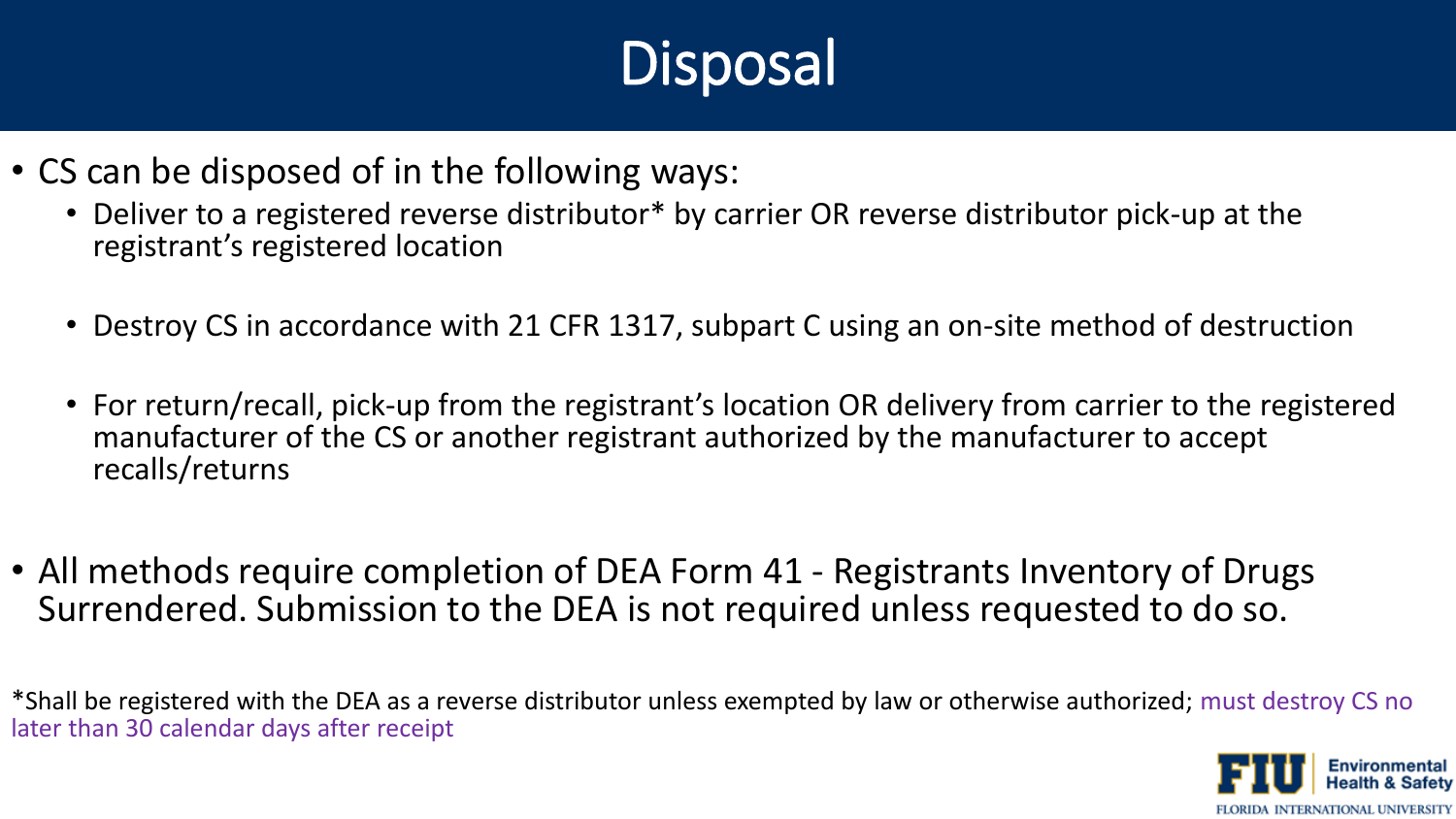#### **Methods of Destruction – Subpart C**

- Method shall be sufficient to render all CS non-retrievable\*
- Options for destruction include:
	- Transport of CS to a registered location for destruction requires the presence of two employees throughout the loading, transport, and unloading process
	- Transport of CS to a non-registered location for destruction requires the presence of two employees throughout the loading, transport, unloading, handling process AND witness the destruction
	- On-site destruction at the registered location

\*Permanently alter any CS physical and/or chemical state through irreversible means to render the CS unavailable and unusable; examples – incineration or chemical digestion

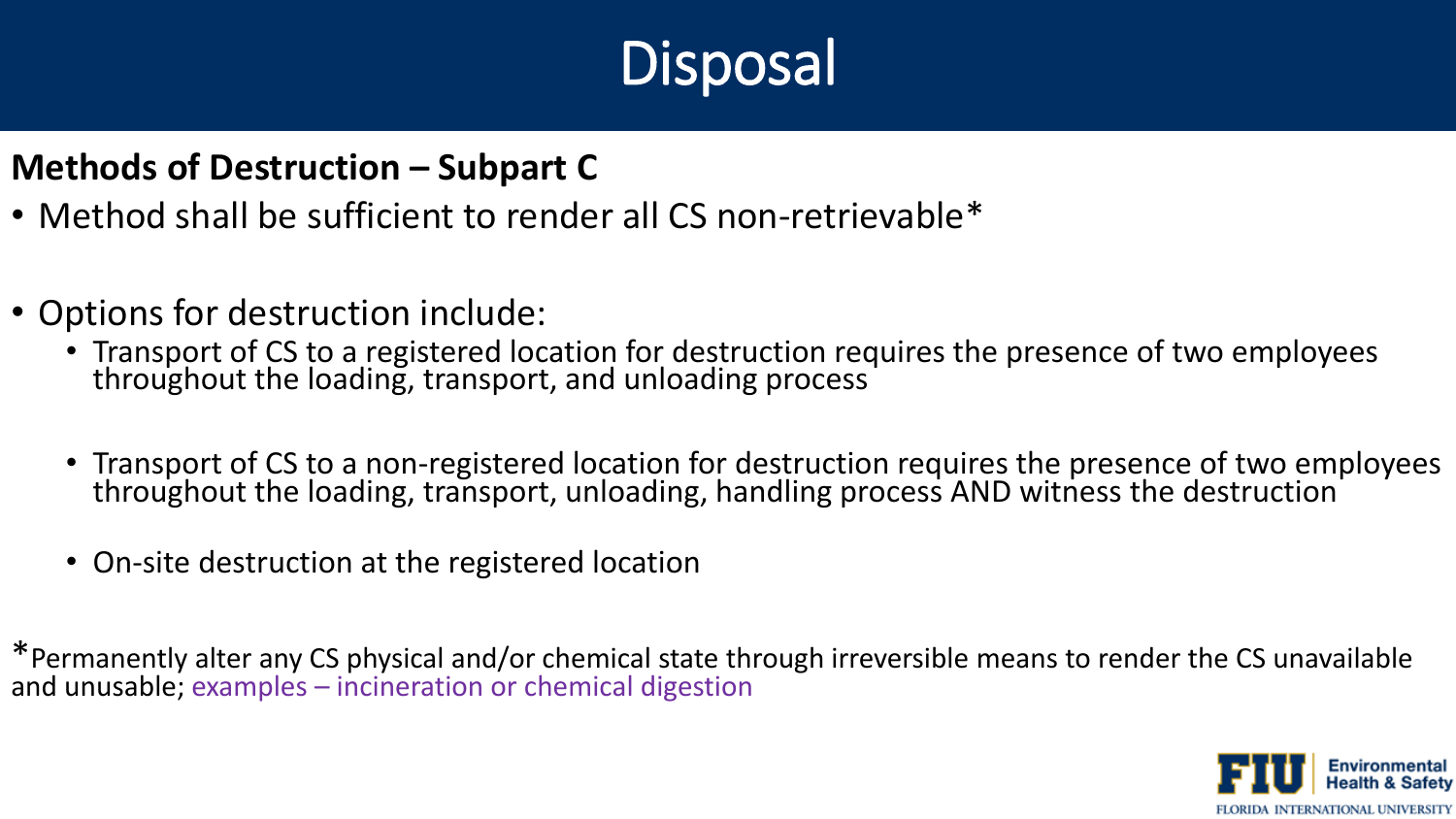#### **Methods of Destruction – Subpart C**

- If the CS is destroyed on-site at the registered location, the following procedures must be followed:
	- Two employees of the registrant shall handle or observe the handling of the CS until rendered non-retrievable

#### **AND**

• Two employees of the registrant must personally witness the destruction until rendered non-retrievable

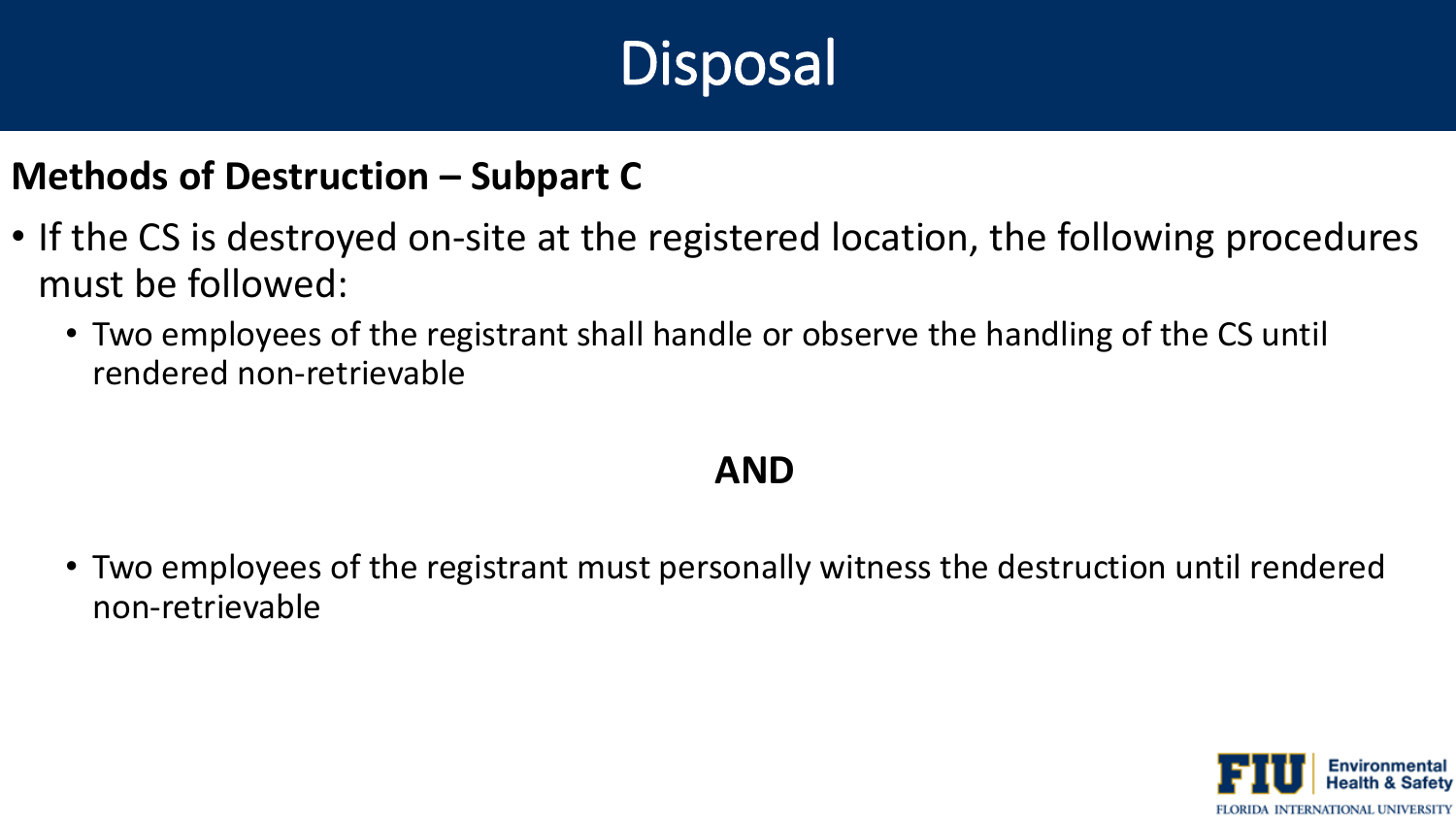# **Reporting**

- Federal regulations require notification to the Field Division Office of the Administration in the area (in writing) of the theft/significant loss of any controlled substance or listed chemical
	- Must be reported within one business day of discovery of such loss or theft
- DEA Reporting Forms
	- DEA Form 106 Report of Theft or Loss of Controlled Substances (available online)
	- DEA Form 107 Report of Theft or Loss of Listed Chemicals

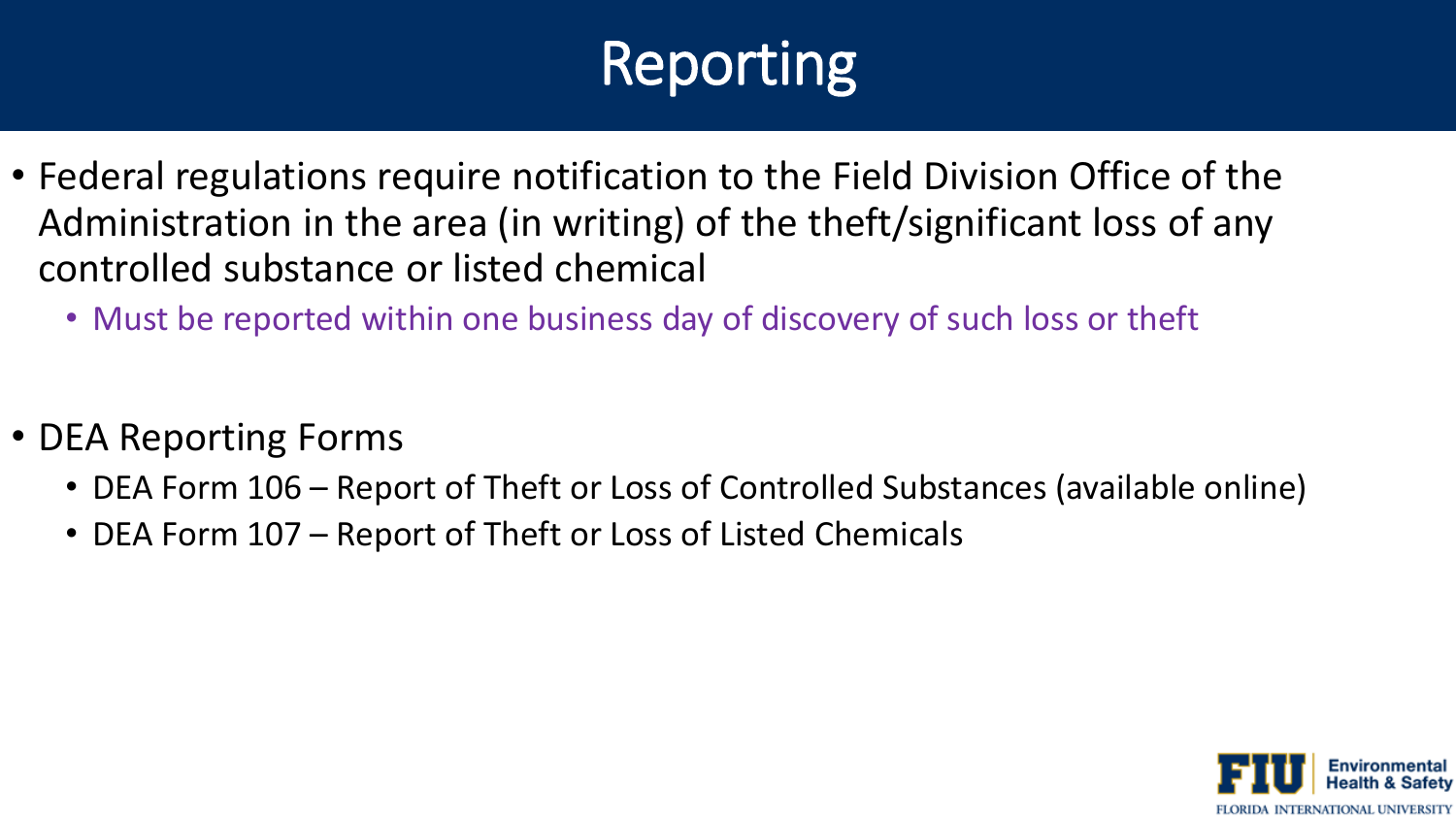# Recordkeeping

- Each registrant is required to maintain copies of the following:
	- $\checkmark$  Florida exemption letter
	- $\checkmark$  DEA registration
	- $\checkmark$  Employee screening questionnaire
	- ✓Purchase and order records, including DEA Form 222
	- $\checkmark$  Receipt records
		- ✓ Invoices for Schedule I and II CS shall be stored separately from Schedule III-V
	- ✓Use log
	- ✓Inventory
	- $\checkmark$  Disposal records
	- ✓Any DEA-related correspondence
- Records must be maintained onsite for a minimum of three years and readily retrievable

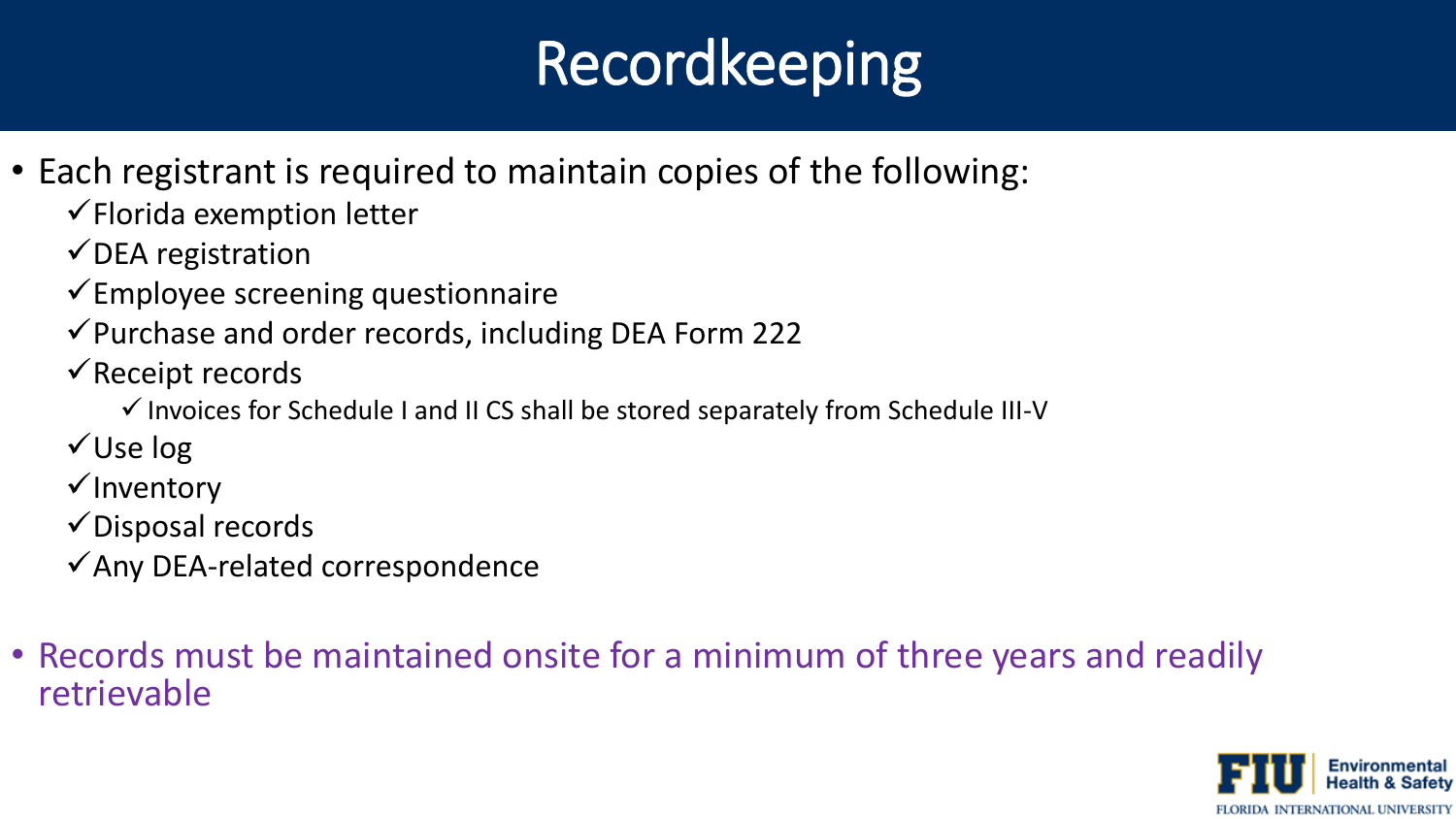# Recordkeeping

#### **Biennial Inventory**

- Federal regulations require an inventory of all CS be performed at least once every two years
- The Controlled Substances Compliance Office will send out a reminder for this information to all users in January.
- Users should submit the inventory to [ehs@fiu.edu](mailto:ehs@fiu.edu) .
	- IMPORTANT! Inventory must contain the following information for each CS: name, schedule, DEA Drug Code, lot number, date, quantity of unopened containers and container size, quantity of opened containers and container size, remaining amount in opened container(s)\*, concentration, and form (solid or liquid), and DEA registrant signature

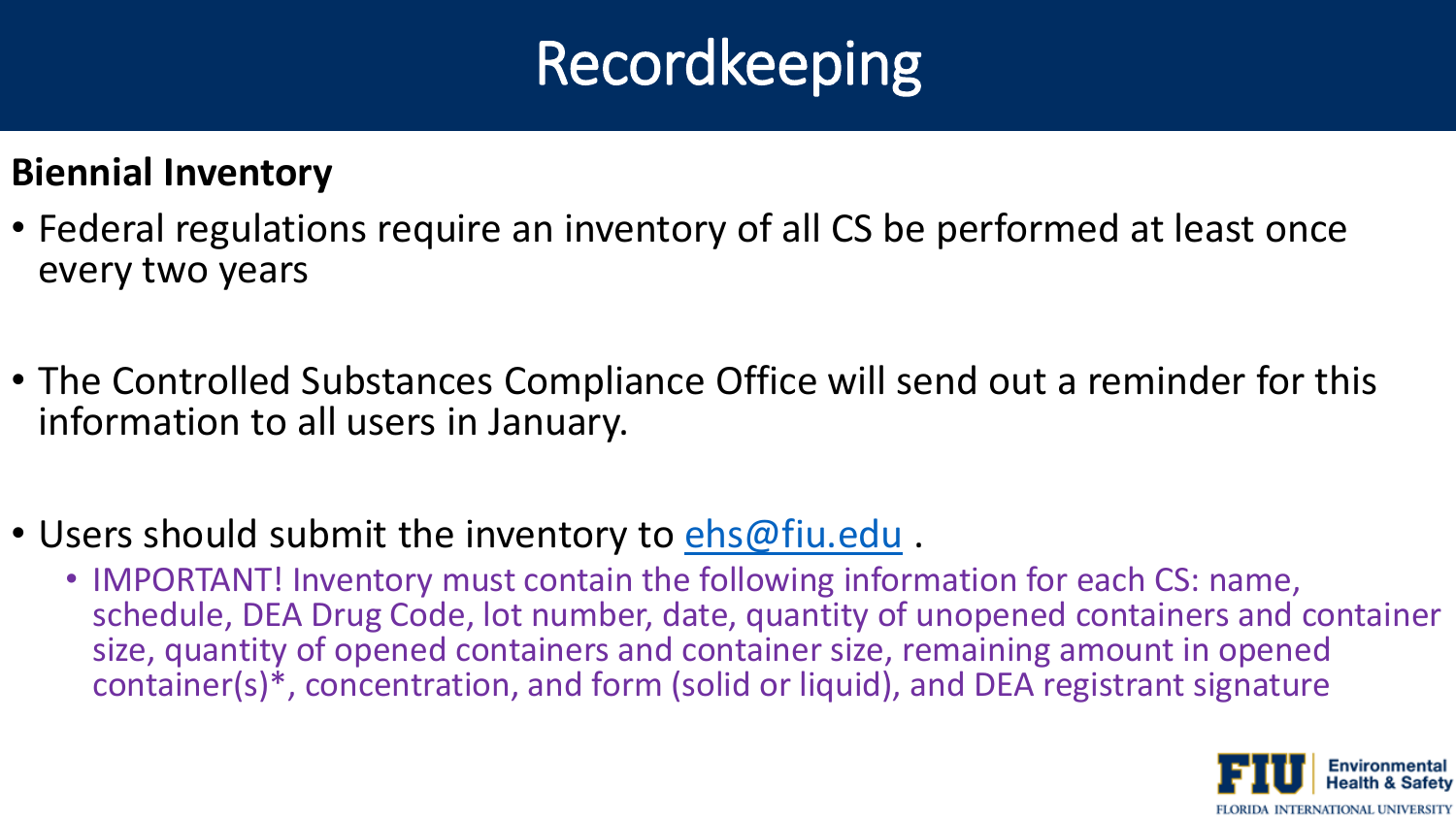# Summary

- Working with CS requires a valid registration granted by the DEA.
- Any work involving the use of CS must be approved by the EH&S Controlled Substances Compliance Office (CSCO)
- The EH&S CSCO will help to ensure you are compliant with DEA regulations by:
	- Assisting with the registration, purchase, and disposal process
	- Conducting compliance inspections to ensure requirements are maintained
- Failure to maintain compliance with DEA requirements could result in termination of your DEA license

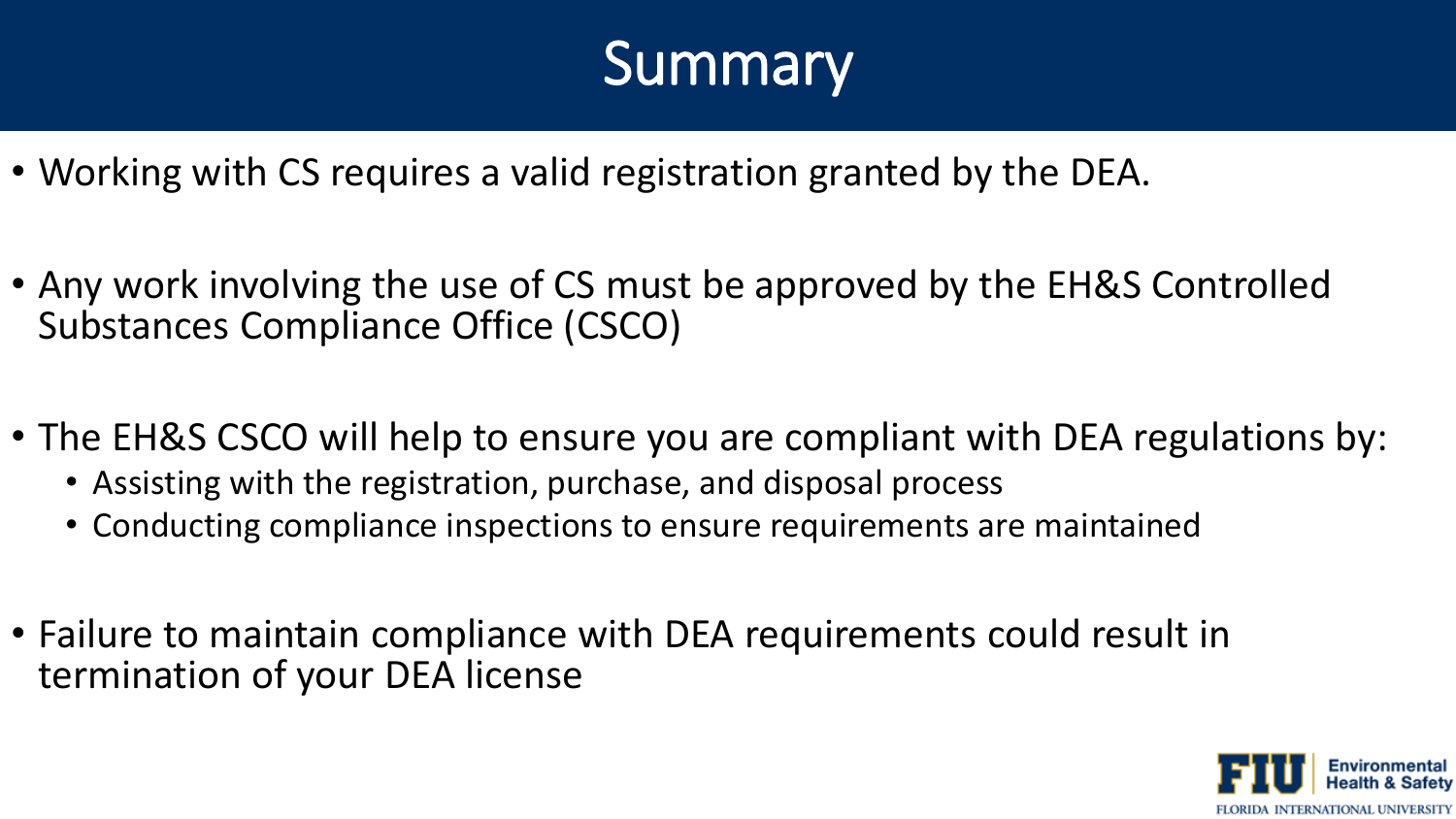### DEA Contact Information

#### **DEA Headquarters**

- **Mail:** Drug Enforcement Administration Attn: Registration Section/ODR, PO Box 2639 Springfield, VA 22152-2639
- **Phone:** Registration (800)882-9539, 8:30 am-5:50 pm EST
- **Email:** [DEA.Registration.Help@usdoj.gov](mailto:DEA.Registration.Help@usdoj.gov)

**Website:** <http://www.deadiversion.usdoj.gov/index.html>

#### **Miami Division Office**

- 3200 Meridian Parkway, Unit 107
- Weston, FL 33331
- Phone: (800)667-9752